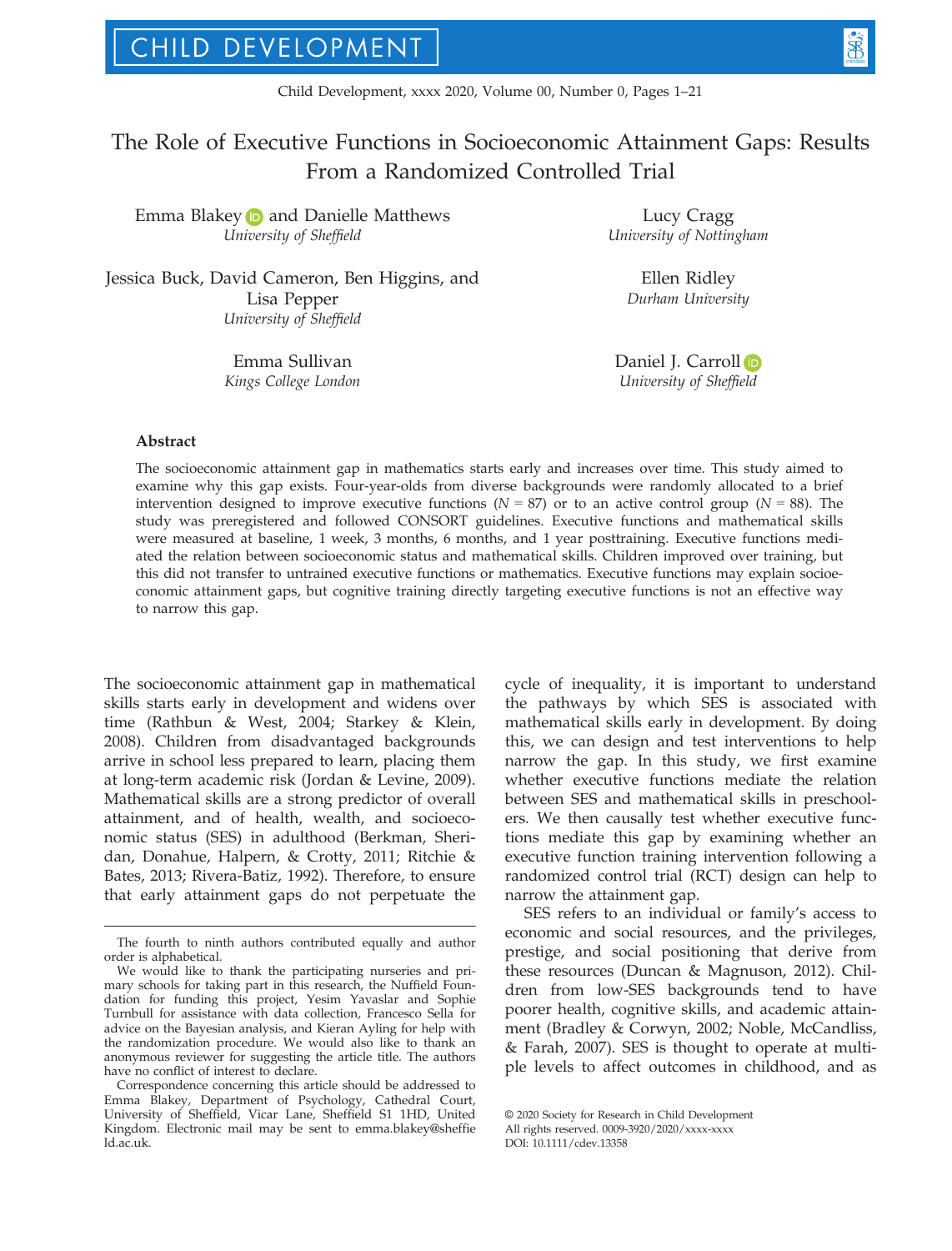such can be measured in several ways through household income, parent education, and family neighborhood (Leventhal & Brooks-Gunn, 2000). All these indicators have been associated with health, cognitive and academic outcomes (Adler & Snibbe, 2003). For example, family neighborhood is associated with these outcomes, even when individual-level SES such as income and education are controlled for (Bradley & Corwyn, 2002).

One early and persistent difference that arises between higher SES children and lower SES children is in the domain of mathematical skills. Lower SES children tend to begin school with less mathematical knowledge and skills than their higher SES peers, and this gap widens over the first 4 years of school (Rathbun & West, 2004). Mathematics is a subject in which early skills set a foundation for more advanced concepts (Morgan, Farkas, & Wu, 2009). This may explain why attainment gaps widen over time, as having poor foundational mathematical skills limits opportunities for further learning (Aunola, Leskinen, Lerkkanen, & Nurmi, 2004). SES may have direct pathways to mathematical skills, as lower SES children may receive less exposure to mathematical learning opportunities, numerical concepts, or number talk (Elliott & Bachman, 2018). It is also possible that attainment gaps may be driven by indirect pathways, through the effect SES may have on the cognitive skills that underpin mathematical skills (Lawson & Farah, 2017). Given that mathematical skills at school entry predict attainment through school (Duncan et al., 2007), it is important that mediators of this relationship are identified so that early interventions can be developed and rigorously tested.

One potential cognitive mediator of the SESmathematical skills relation is executive functions. A large body of research has found links between mathematical skills and executive functions (Blair & Razza, 2007; Bull & Scerif, 2001; Gathercole & Pickering, 2000). Executive functions are domain-general cognitive skills that exert top-down control over attention and behavior (Diamond, 2013). Executive functions include working memory, which allows us to maintain and process information; inhibitory control, which allows us to suppress automatic but incorrect responses; and cognitive flexibility, which allows us to adjust our behavior according to changes in the environment or our goals (Miyake et al., 2000). In early childhood, these three executive functions are thought to comprise a single latent factor (Wiebe, Espy, & Charak, 2008). Executive functions show protracted development

over childhood, but rapid developments occur during the preschool years (Garon, Bryson, & Smith, 2008) and their role in the regulation of behavior is particularly important in the transition to formal schooling, when children are required to sit still, pay attention, and follow instructions (McClelland & Cameron, 2012). While executive functions support learning more generally, working memory and inhibitory control have been strongly related to mathematical skills, perhaps because mathematical thinking often involves maintaining large amounts of information, ignoring distracting information and suppressing automatic but incorrect strategies (Blair, Ursache, Greenberg, Vernon-Feagans, & The Family Life Project Investigators, 2015; Cragg & Gilmore, 2014). Indeed, influential accounts of mathematical development tend to include both domainspecific skills and domain-general skills, with a specific emphasis on executive functions. Executive function skills are seen as a pathway to early mathematical development (LeFevre et al., 2010), or as vital in supporting domain-specific numeracy skills including conceptual understanding and procedural skills (Geary, 2004).

We propose that one pathway through which SES may influence mathematical skills is executive functions. Not only do executive functions support mathematical skills, but there is also emerging evidence that SES has a specific effect on executive functions —more so than basic cognitive skills such as shortterm memory and visual processing (Farah et al., 2006; Hackman & Farah, 2009; Lawson, Hook, & Farah, 2018). SES may exert effects specifically on executive functions because of their protracted development, which makes them susceptible to environmental effects (Hackman, Farah, & Meaney, 2010). While there is emerging evidence demonstrating links between SES and executive functions, theoretical accounts to explain this specific relation are limited at present. Possible environmental effects that may impact executive functions and may also relate to SES include parental responsiveness (Devine, Bignardi, & Hughes, 2016), maternal and child language (Daneri, Blair, Kuhn, & FLP Key Investigators, 2018), and stress (Blair & Raver, 2015). Parenting is likely to be a key mechanism through which social inequality influences very early development, as during this time, children are particularly dependent on their caregivers for stimulation, nurture and regulation (Fay-Stammbach, Hawes, & Meredith, 2014). High-quality parent–child interactions often involve rich language input and parent– child scaffolding—two domains that have been especially linked with executive function development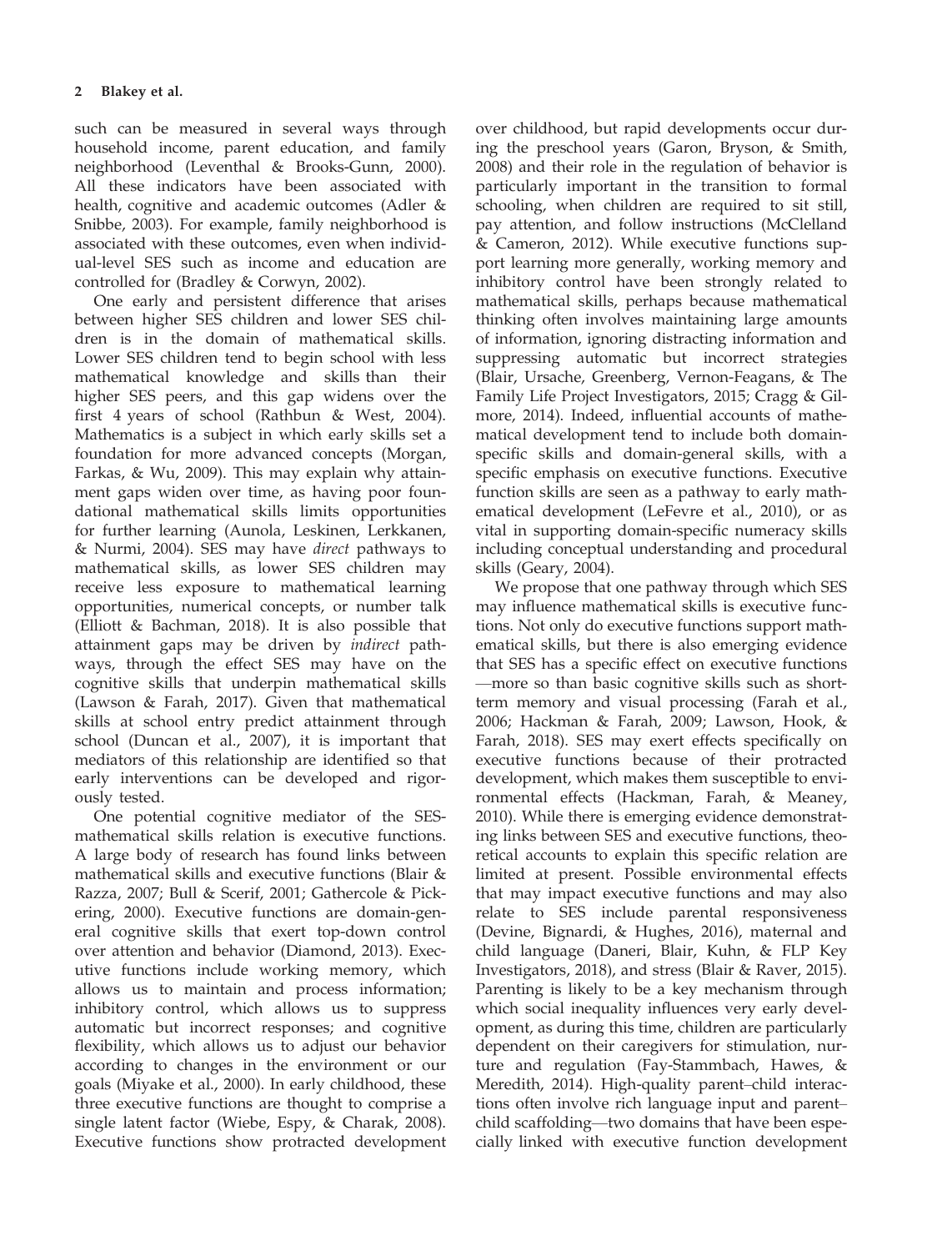(Gooch, Thompson, Nash, Snowling, & Hulme, 2016; Hughes & Ensor, 2009).

While there is growing evidence that SES is associated with executive function development, research examining the possible mediating effect of SES on academic attainment via cognition is scarce. There have been a handful of studies that have helped to elucidate the relation between children's executive functions, SES, and mathematical skills (Dilworth-Bart, 2012; Fitzpatrick, McKinnon, Blair, & Willoughby, 2014; Lawson & Farah, 2017; Nesbitt, Baker-Ward, & Willoughby, 2013; Sektnan, McClelland, Acock, & Morrison, 2010). These studies have demonstrated an important role of executive functions in mediating SES attainment gaps in mathematics. However, few of these studies have focused on preschoolers, who are yet to start formal schooling and whose executive functions are rapidly developing. Of the studies that have focused on preschoolers, they have tended to rely on crude measures of SES (such as whether children attend private school with a Montessori curriculum, or a needs-based school) or have not examined executive functions as a latent factor to minimize error variance (Fitzpatrick et al., 2014). Others have had modest samples which limit the types of models that can be run, or have worked with mostly middle-class children (Dilworth-Bart, 2012). Therefore, at present we can only draw limited conclusions regarding the extent to which executive functions mediate mathematical attainment gaps in socially diverse preschoolers.

If executive functions do mediate the relation between SES and mathematical skills, it would suggest that interventions to narrow the attainment gap should focus on improving executive functions early in development. It has been proposed that early development may be the optimal time to intervene, before any negative effects fully embed (Heckman, 2006; Ramey & Ramey, 1998). A common approach to improving children's executive functions has been through cognitive training programs which directly target specific executive functions (Kassai, Futo, Demetrovics, & Takacs, 2019). Meta-analyses of studies with adults and older children indicate that training that targets working memory and inhibitory control can lead to improvements on trained constructs—so-called "near transfer"—but does not lead to improvements on untrained constructs, or "far transfer" (Kassai et al., 2019; Melby-Lervåg & Hulme, 2013; Sala & Gobet, 2017; Schwaighofer, Fischer, & Buhner, 2015). However, the evidence with younger children is still mixed, with some recent studies

showing transfer of training to mathematical skills (Jones, Milton, Mostazir, & Adlam, 2019). In addition, the few studies that have been carried out with younger children (Thorell, Lindqvist, Bergman, Bohlin, & Klingberg, 2008; Wass, Cook, & Clackson, 2017; Wass, Porayska-Pomsta, & Johnson, 2011) and with young and diverse samples (Ballieux et al., 2016; Goldin et al., 2014) have showed promising results. Indeed, a meta-analysis of cognitive training studies concluded that training is more likely to lead to far transfer in younger participants than in older participants (Wass, Scerif, & Johnson, 2012), perhaps because the neural networks underpinning executive functions are undifferentiated earlier in development (Karmiloff-Smith, 1998). Despite this, few cognitive training studies have focused on the preschool years; even fewer have examined whether training effectiveness interacts with a child's SES.

This study had three aims: firstly, to determine whether differences in executive function skills can explain the SES attainment gap in early mathematical skills; secondly, to test this prediction causally by establishing whether a brief, four-session executive function training intervention can improve both executive functions and mathematical skills in preschoolers; and thirdly, to examine whether the training program would be more effective for children from lower SES backgrounds than children from higher SES backgrounds, thereby helping to narrow the attainment gap between these groups. This is the first study to examine whether executive function skills mediate the attainment gap in mathematics seen between preschoolers from lower and higher SES backgrounds, and to test this causally by running a RCT designed to improve executive functions.

To address the first aim of the study, we used structural equation modelling (SEM) to test our prediction that executive functions mediate the relation between SES and mathematical skills. The use of SEM allowed us to derive latent factors representing executive functions. Latent factors capture shared variance between indicators of an underlying construct to reduce measurement error (Kline, 2011).

To address the second aim of the study, we ran an RCT to test whether a brief executive function training intervention would improve both executive functions and mathematical skills in preschoolers. The intervention was based on a previous design tested on a smaller scale that found improvements in working memory for 4-year-olds from mid-SES backgrounds (Blakey & Carroll, 2015). Several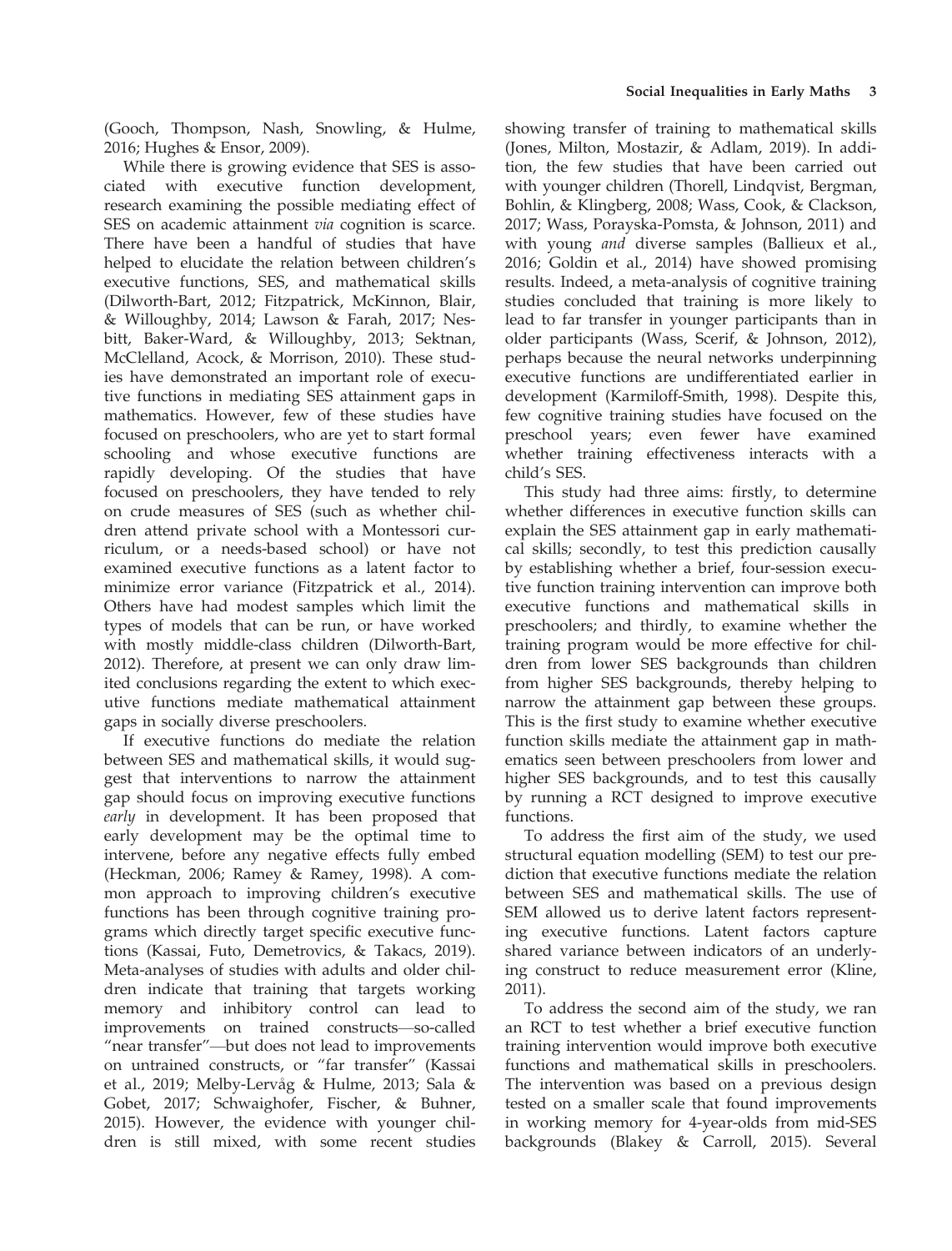methodological issues have been identified with existing training studies that we considered in the present study. Specifically, many existing studies do not follow CONSORT guidelines, have small sample sizes, do not have experimenters blind to the child's condition, and do not use active control groups. Furthermore, few studies assess transfer over time, or transfer to tasks that are very different to the trained tasks. These issues mean we cannot be sure that training is indeed improving the targeted construct, rather than simply offering practice on specific tasks (see Melby-Lervag, Redick, & Hulme, 2016; Shipstead, Redick, & Engle, 2012, for a discussion of these issues). Moreover, training studies often require a lot of time and investment, and educators are keen to know if these are a solution for helping children in the classroom. Therefore, it is vital that studies testing their effectiveness are designed in a way that allows us to draw robust conclusions. In this study, therefore, we compared our intervention to an active control group with a sample size powered to detect an effect of training; the study was preregistered and followed CONSORT guidelines; and we examined transfer to very different, nontrained tasks up to 1 year later, with experimenters blind to condition. Based on the transfer to working memory found in a smaller scale version of this intervention (Blakey & Carroll, 2015) and the previous studies that have shown transfer in preschoolers (e.g., Thorell et al., 2008), we predicted that the intervention would improve working memory, and we further aimed to explore if this improvement would transfer to mathematical skills.

The intervention was designed to be brief, for several reasons. Firstly, for lower SES children, attendance in lessons is crucial for academic success (Sylva, Melhuish, Sammons, Siraj-Blatchford, & Taggart, 2011), and so it is important that interventions do not take children out of the classroom for extended periods. Secondly, brief cognitive interventions with as few as three sessions have been administered with infants and toddlers and have shown transfer, suggesting that brief training interventions can be effective (Wass et al., 2011, 2017). Finally, the duration of training has been shown to have little impact on the extent of transfer (Karbach & Verhaeghen, 2014; Melby-Lervag et al., 2016; Sala & Gobet, 2017), suggesting that shorter training interventions should be prioritized, as their relative brevity means they are more likely than longer interventions to be widely implemented.

To address the third aim of the study—examining whether training would be more effective for

children from lower SES backgrounds than children from higher SES backgrounds—we examined whether training effectiveness interacted with SES. We predicted that the intervention would be more beneficial to children from lower SES backgrounds (who typically have poorer executive functions). We based this hypothesis on the idea of compensatory effects (Titz & Karbach, 2014): that high-performing individuals, who tend to be higher SES children, would benefit less from cognitive interventions because they are performing nearer to their personal ceiling. On the assumption that environmental effects may explain the social gradient, we hypothesized that providing extra practice in using executive functions could benefit those for whom the environmental effects had not already reached ceiling.

Preschoolers from high- and low-SES neighborhoods first completed baseline measures of executive function, mathematical skills, and vocabulary. They were then randomly allocated to either an executive function training group or an active control group. The training program targeted working memory and inhibitory control—two core executive functions in early childhood (Chevalier et al., 2012; Garon et al., 2008) that have been found to consistently relate to children's foundational mathematical skills (Cragg & Gilmore, 2014; Ragubar, Barnes, & Hecht, 2010). The baseline tasks were repeated at posttest and at follow-ups over 1 year, enabling us to examine if any transfer was maintained over a longer period of time.

# Method

## Participants

Initially, 196 three- to four-year-olds were recruited from eight preschools in socioeconomically diverse areas of South Yorkshire, UK—see Figure 1 for the CONSORT diagram showing the flow of participants through the study. A power calculation indicated that 156 children would be required to detect a small-medium (.40) one-tailed effect in favor of the intervention, with a power of .80 and alpha .05. We therefore aimed to recruit 195 children to allow for 20% attrition.

Inclusion criteria were that children were typically developing; that children spoke and understood English (judged by teachers); that children were due to start formal schooling the next academic year; and that children were in a nursery school attached to, or near, the primary school that they would attend in future (to facilitate follow-up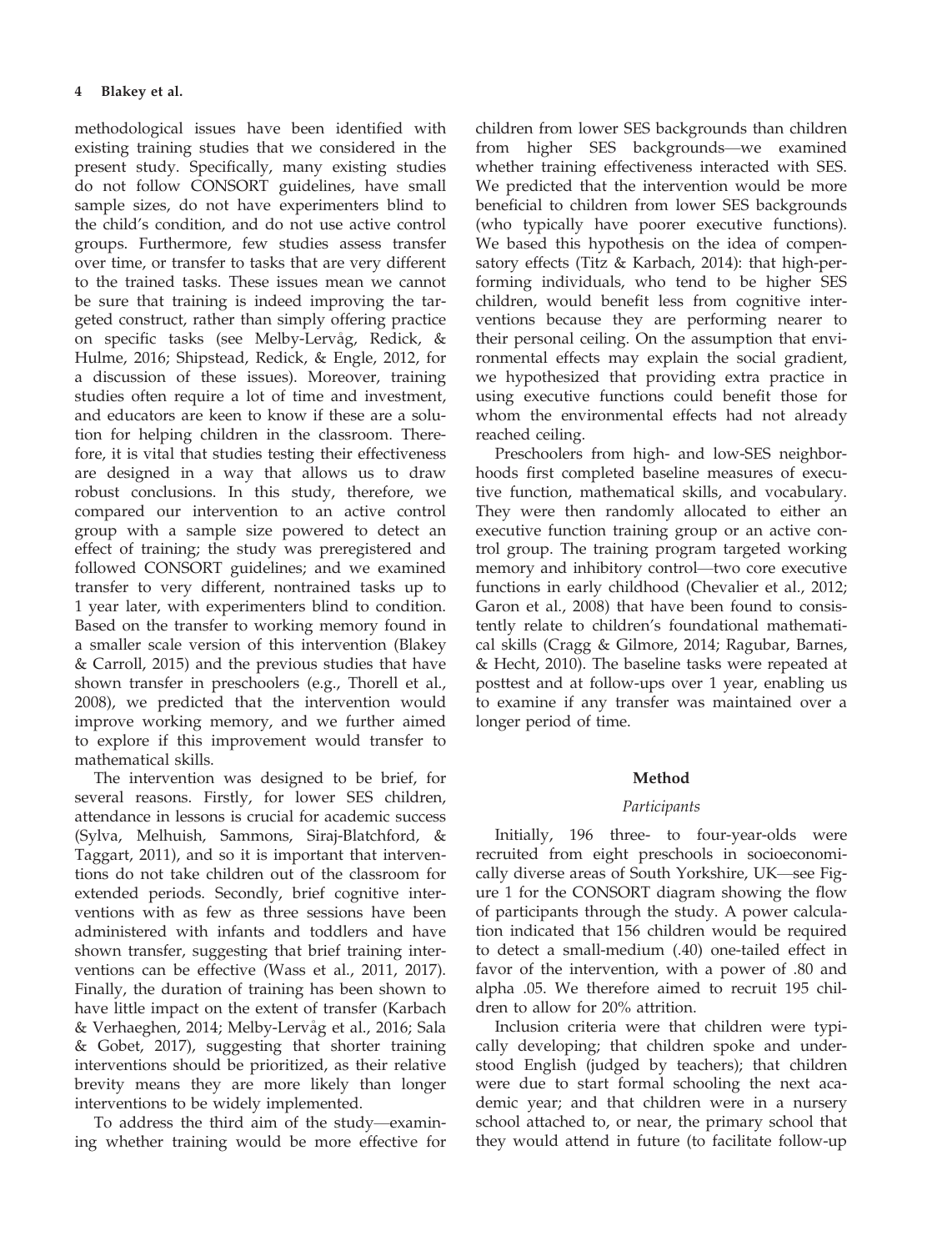

Figure 1. Flow of participants through the study.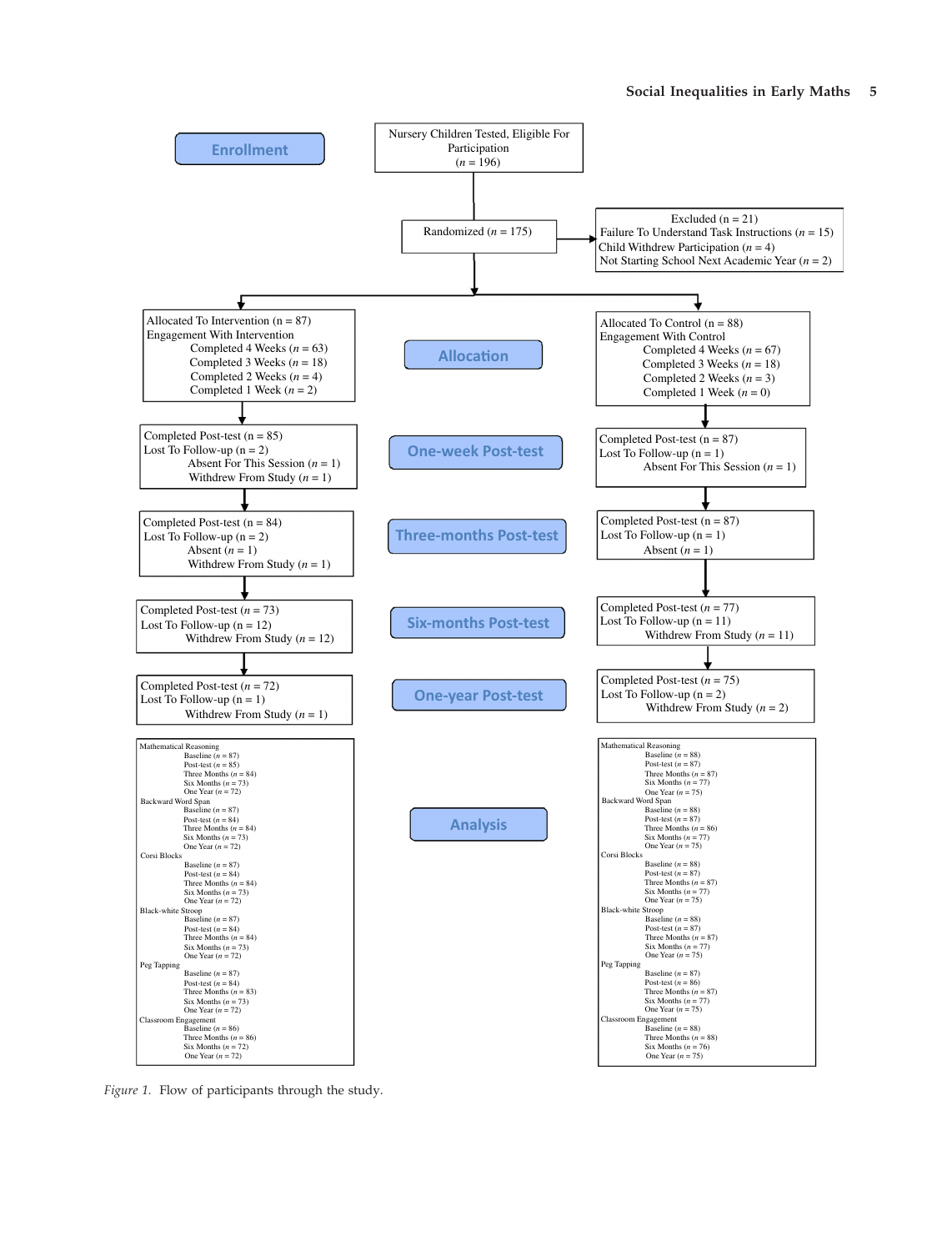testing). The final sample comprised 175 children  $(M<sub>ave</sub> = 48$  months, range = 39–54 months; 78 males, 97 females), randomly allocated to the training group ( $N = 87$ ,  $M_{\text{age}} = 48$  months,  $SD = 3.64$ ; 45 males, 42 females) or the control group ( $N = 88$ ,  $M<sub>age</sub> = 48$  months,  $SD = 3.85$ ; 33 males, 55 females).

We used the Index of Multiple Deprivation (IMD) as a measure of children's SES. The IMD is a precise index of SES that measures relative neighborhood deprivation (at a street–by-street level), provided by the UK Office for National Statistics (English Indices of Deprivation, 2015) for each of the 32,844 neighborhoods in England. The IMD is calculated using the following indicators of SES: employment; income; education and skills; health and disability; health provision; crime; barriers to housing and services; and the living environment. We calculated each child's SES based on their home postcode where possible (71% of children), or where this information could not be obtained, based on their school's postcode (29% of children). In this latter case, this was a good estimate, as according to IMD maps, the nursery catchment areas were homogeneous in terms of distribution of IMD, making this measure an accurate measure of SES. While the IMD deciles spanned the full range from 1 to 10, the scores were bimodal, with 59% of children in the lowest three deciles and 35% in the highest three deciles. Only 7% of children were in deciles 4–7. Therefore, children were categorized as low-SES if they lived in deciles  $1-4$  ( $N = 108$ ) and high-SES ( $N = 67$ ) if they lived in deciles 5–10. The two intervention groups had comparable SES profiles: in the training group, 55 children were from low-SES backgrounds and 32 children were from high-SES backgrounds, whereas in the control group, 53 children were from low-SES backgrounds and 35 children were from high-SES backgrounds.

We sought to obtain parental education information via a questionnaire sent out to parents. Questionnaires were returned by 67% of parents. Each main caregiver's highest educational qualification was scored from 1 to 7 according to the following educational categories (highest to lowest): postgraduate degree (21% of parents), undergraduate degree (23%), foundation degree (3%), A-levels or BTEC awards (20%), GCSEs A\*-C or NVQs (21%), GCSEs grades D-G (7%), or entry level skills (7%). Parents in the high-SES IMD group were significantly more likely to have a higher educational qualification  $(M = 5.71, SD = 1.59)$  than parents in the low-SES IMD group  $(M = 2.67, SD = 1.94)$ ,  $t(109) = -8.93$ ,  $p < .001$ . However, these education data were

Missing Not at Random, as families in the high-SES group (76% return rate) were significantly more likely to return the questionnaire than families in the low-SES group (61% return rate),  $\chi^2(N = 175) = 4.20$ ,  $p = .04$ . Therefore, this information is reported as descriptive information only tion is reported as descriptive information only.

# Design

This study used a RCT with a pretest–posttest design following CONSORT guidelines (see the Appendix S1, for the CONSORT checklist). The RCT was preregistered at clinicaltrials.gov (ID: NCT03063411). Recruitment started in January 2017 and testing took place between March 2017 and April 2018 when the 1-year follow-ups were complete. Children first completed baseline measures of mathematical skills and executive functions. Participants were then randomly assigned to either the executive function training group or the active control group, with the sole constraint that children from each of the eight participating preschools were distributed equally across the two groups. The random assignment was administered by someone from outside of the project using a random number generator. Children in both groups completed computerized tasks lasting 20 min, once a week for 4 weeks. Baseline measures of executive functions and mathematical skills were re-administered by experimenters, blind to the child's group, at four separate time points: 1 week posttraining, 3 months posttraining, 6 months posttraining, and 1 year posttraining. A measure of receptive vocabulary was included at baseline. In addition, to examine if training transferred to classroom behavior, teachers rated children's classroom engagement at baseline and then again at 3 months, 6 months, and 1 year posttraining. Teachers and parents were blind to the child's group. The study received ethical approval from the University's Psychology ethics subcommittee. Children received a sticker for their participation at each session, and each class received a small class gift when testing was complete. Teachers received a £1 gift voucher for each classroom engagement scale they completed.

## Procedure and Materials

Children were tested individually in their preschool. To help to ensure the fidelity of the intervention, children completed each intervention session one-on-one with a trained research assistant. All training and control tasks were administered on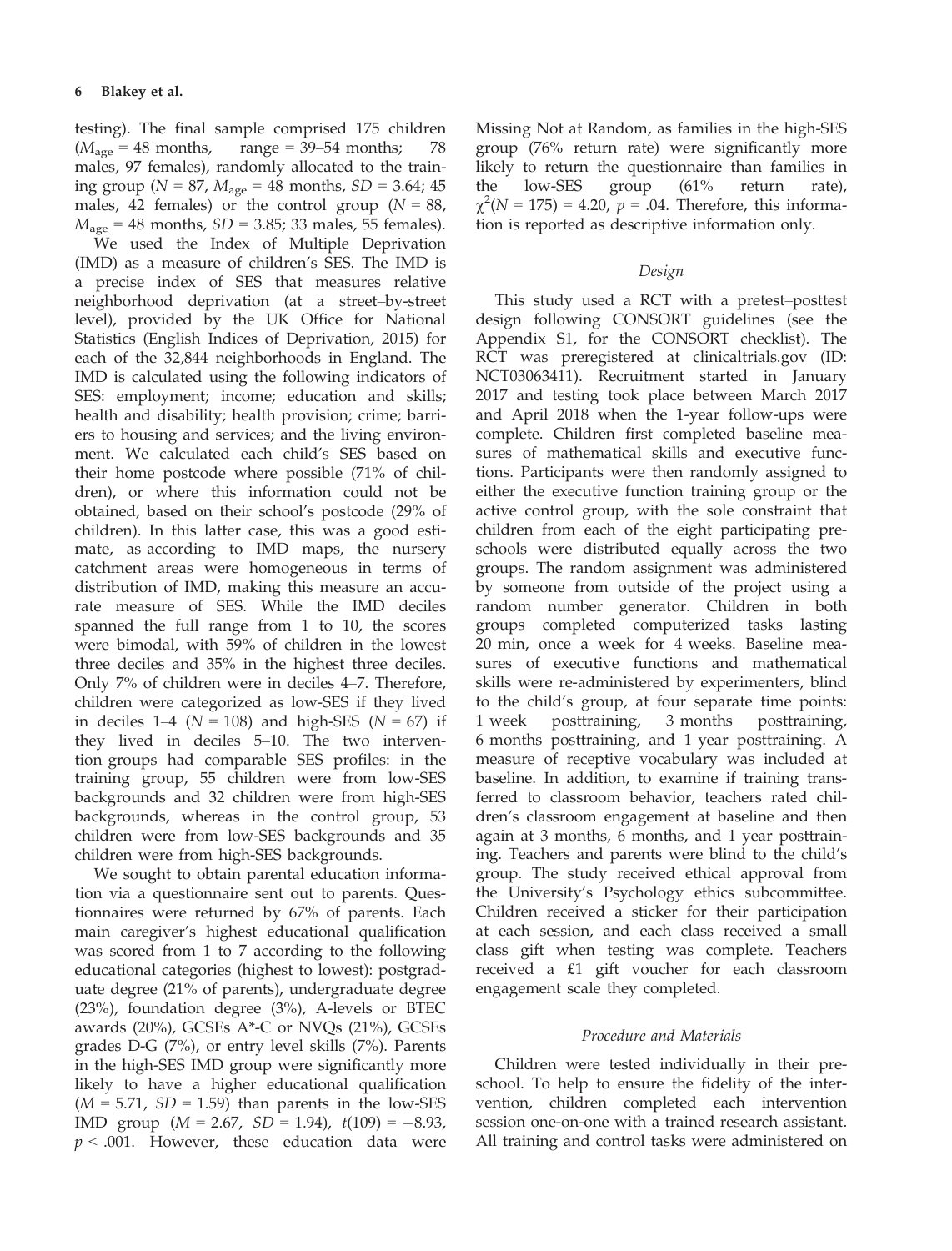a Dell XPS 12-9250 touchscreen laptop running E-Prime software (Psychology Software Tools, Pittsburgh, PA). To reduce incidental between-group differences, similar stimuli were used in the training and control tasks, and feedback was provided in all tasks for both groups.

# Training Tasks

Four tasks were used as part of the training program, adapted from established measures of preschool executive function. The training program was based on a prior study showing transfer to working memory in a mid-SES sample of children (Blakey & Carroll, 2015). Two tasks involved working memory: The Six Boxes task (Diamond, Prevor, Callender, & Druin, 1997) and the One-back task (Tsujimoto, Kuwajima, & Sawaguchi, 2007); and two tasks involved inhibitory control: interference control (the Flanker task, Rueda, Posner, & Rothbart, 2005) and response inhibition (the Go-No-Go task, Simpson & Riggs, 2006). Children completed all four tasks in a single session, and each task lasted approximately 5 min. Tasks were adaptive: they increased in difficulty the following session if children were accurate on 75% or more of trials. Tasks were administered in the same order: the Six Boxes task, followed by the Flanker task, the Oneback task, and the Go-No-Go task.

Working memory training tasks. In the Six Boxes task, children found rewards (e.g., stickers) hidden behind six different objects (e.g., colored boxes). To begin with, all of the objects hid a reward. Thus, on the first turn, searching behind any object would reveal a reward. Subsequently, children needed to remember which objects they had already searched behind in order to avoid returning to these—now empty—locations. If children did return to objects from which they had already retrieved a sticker, an empty box was revealed, and this was counted as an error. Objects were rearranged between trials. Children completed this task twice consecutively in each session. The game ended either when children had found all the rewards, or after 16 trials. The dependent variable was the number of trials taken to find all items. In the first training session, the inter stimulus interval (ISI) was 4,000 ms. The ISI increased by 2,000 ms (to a maximum of 8,000 ms) if children scored 75% or more correct in the previous session. In the One-back task, children were shown a succession of images (e.g., animals), presented one at a time for 2,000 ms each. Children were told to touch the image on the screen if it matched the image that had appeared on the

preceding trial. Children completed three blocks of 20 trials (of which one third were "hit trials" in which the image shown had also appeared on the previous trial). The dependent variable was total accuracy. In the first training session, the ISI was 1,000 ms. The ISI duration increased by 1,000 ms (to a maximum of 3,000 ms) if children scored 75% or more correct in the previous session.

Inhibitory control training tasks. In the Flanker task, children were presented with a line of five stimuli (e.g., rockets), and pressed an arrow at the bottom of the screen to indicate which direction the central stimulus was facing (left or right). Children completed three blocks of 20 test trials. Half the trials were congruent (stimuli were all left-facing or all right-facing); and half were incongruent (the middle stimulus faced the opposite direction to the flanking stimuli). Stimuli were presented for 4,000 ms, with an ISI of 1,000 ms. If children were accurate on 75% or more of trials, the amount of time that stimuli appeared on the screen in the next session was reduced by 1,000 ms (to a minimum of 2,000 ms). In the Go-No-Go task, children were required to touch a series of stimuli appearing on the screen (e.g., a colorful fish) but to make no response when a specific "no-go" stimulus appeared (e.g., a shark). Children completed three blocks of 20 test trials (Go:No-go trial ratio 2:1). In the first session the stimuli appeared on screen for 2,500 ms. If children were accurate on 75% or more of no-go trials, this time reduced by 500 ms (to a minimum of 1,500 ms).

## The Active Control Group

The control group completed three tasks that required children to make simple perceptual judgments. The first task required children to decide whether two pictures were the same or different; the second task required children to make simple conceptual or perceptual decisions around different pictures (e.g., "Press the animal that can fly"); and the third task required children to search for a particular image among distractors (e.g., "Find the cat in the tree"). The control tasks used the same stimuli and lasted the same duration as the training tasks.

#### Outcome Measures: Baseline and Posttest Tasks

To assess training improvements to mathematical skills and executive functions, different, nontrained tasks were administered at baseline and posttest by an experimenter blind to the child's group. The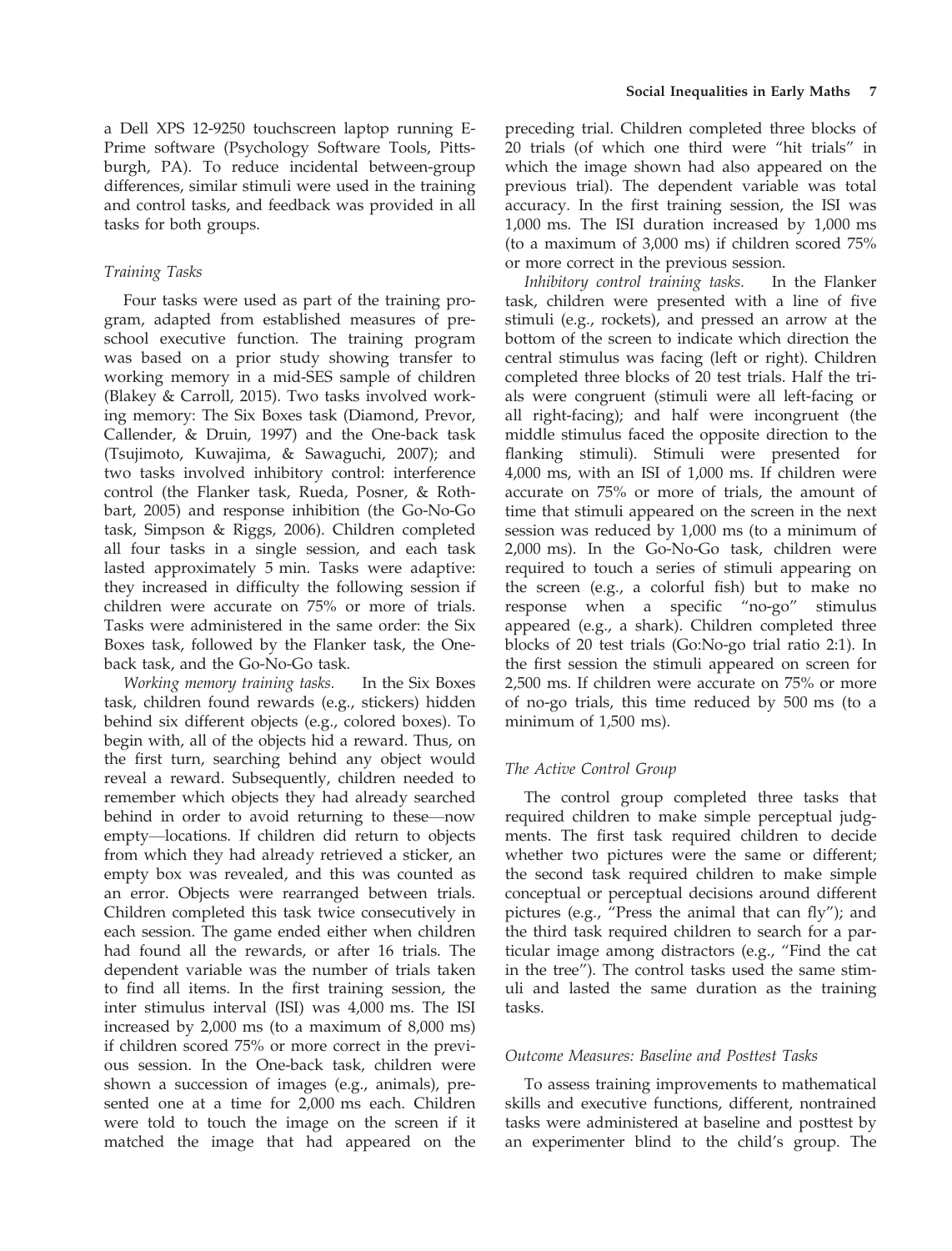executive function tasks were chosen because they did not share the same surface features or instructions as training tasks. Tasks were administered in the following fixed order: the Backward Word Span, the Peg-tapping task, the Corsi Block task, the Black–White Stroop task, and the Mathematical Reasoning task. When receptive vocabulary was measured at baseline only, it was assessed last.

The Backward Word Span task was used to assess working memory (Davis & Pratt, 1996). Children were shown pictures of familiar objects one at a time (e.g., a tree, then a hat) and were asked to recall them in a backward order. Children completed two practice trials, and then up to 12 experimental trials, three of each span (two, three, four, and five). If children got at least two out of three trials correct, the span length increased. The dependent variable was the total number of trials correctly recalled in a backward order. The task has been shown to have moderate-good test–retest reliability in preschoolers (intraclass coefficient [ICC]: .67; Müller, Kerns, & Konkin, 2012).

The Corsi Block task was used to assess visuospatial short-term memory (Corsi, 1972). Children were presented with a tray consisting of nine blocks in fixed locations. Children were asked to repeat the sequence of blocks tapped by the experimenter. Children completed two practice trials, and then up to 12 experimental trials, three of each span (two, three, four, and five). If children got at least two out of three trials correct, the span length increased. The dependent variable was the total number of trials correctly repeated. The task has been shown to have excellent test–retest reliability in children (ICC: .90; Alloway & Passolunghi, 2011).

The Peg Tapping task was used to measure inhibitory control (Diamond & Taylor, 1996). Children were instructed to tap twice with a peg when the experimenter tapped once; and to tap once when the experimenter tapped twice. After watching a demonstration, children completed 12 trials in a pseudorandom order (six of each rule, with no more than three consecutive trials of the same rule). The dependent variable was the number of correct responses. The task has been shown to have excellent test–retest reliability in children (ICC: .93; Karalunas, Bierman, & Huang-Pollock, 2016).

The Black–White Stroop task (Gerstadt, Hong, & Diamond, 1994) was used as a second measure of inhibitory control. Children were instructed to point to the Black card when the experimenter said "White" and to point to the White card when the experimenter said "Black." After watching a demonstration, children completed 12 trials in a

fixed pseudorandom order (six of each rule, with no more than three consecutive trials of the same rule). The dependent variable was the number of correct responses. Test–retest reliability scores are not available for this specific variant with black and white cards, but a version of the same task using pictures of faces showed good reliability (ICC: .86; Lagattuta, Sayfan, & Monsour, 2011).

The Mathematical Reasoning subtest of the Wechsler Individual Achievement Test-II battery was used to measure mathematical skills (Wechsler, 2005). The Mathematical Reasoning subtest is a reliable and standardized broad measure of mathematical skills. It comprised 30 questions assessing children's ability to identify numbers, to count, to extract information, and to solve numerical word problems. Testing was discontinued after six consecutive incorrect responses. The dependent variable was the number of correct responses. This was our primary outcome measure.

The Receptive Vocabulary subtest of the Wechsler Individual Achievement Test-II battery was used to measure vocabulary (Wechsler, 2005). This reliable and standardized task comprised 16 questions assessing children's ability to identify which of four images matched a spoken word. The task was discontinued after six consecutive incorrect responses. The dependent variable was the number of correct responses.

The Classroom Engagement Scale (adapted from Pagani, Fitzpatrick, Barnett, & Dubow, 2010) was used to assess children's classroom behavior. A teacher blind to the child's group rated each child using the questionnaire at baseline, 3 months, 6 months, and at 1 year posttest. Items were rated using a scale of 1 (never), 2 (sometimes) and 3 (always). Teachers rated the extent to which children followed rules and instructions, followed directions, listened attentively, worked autonomously, worked and played cooperatively with other children, and worked neatly and carefully. The dependent variable was the sum score of the six items.

# Results

# Relations Between SES, Executive Functions, and Mathematical Attainment at Baseline

We first examined relations between SES, executive functions, and mathematical skills. Table 1 shows the correlations among all measures at baseline. All executive function tasks were positively correlated with each other, and with mathematical skills. Correlations at follow-up are given in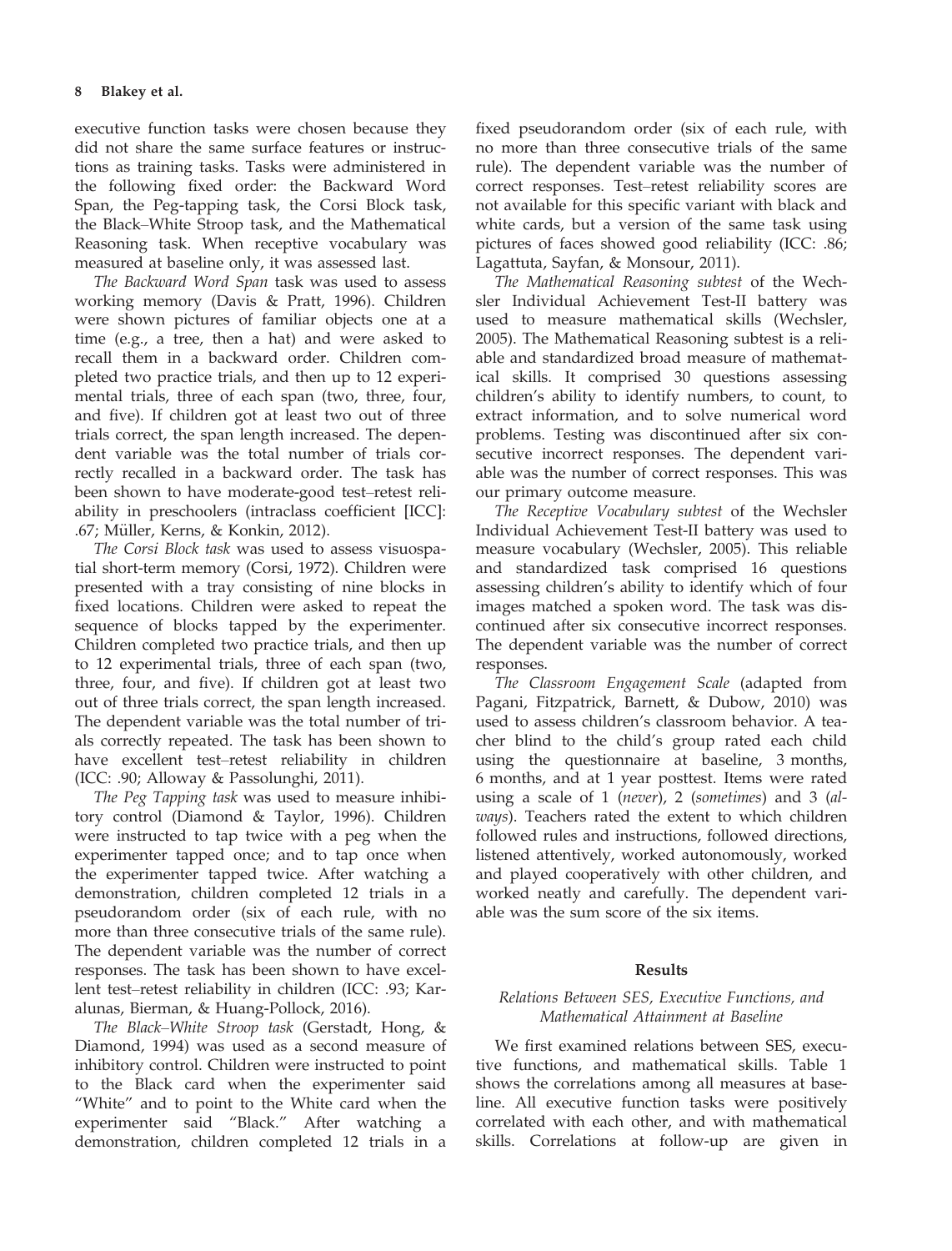Supporting Information (they show a pattern similar to that seen at baseline). Table 2 shows differences in executive functions and mathematical skills between children from high- and low-SES backgrounds. In line with Hackman and Farah (2009), SES differences in performance were found in tasks with higher executive function demands. SES had a medium-to-large association with inhibitory control, a small-to-medium association with working memory, and very small associations with visuospatial memory and vocabulary. In addition, SES had a medium association with mathematical skills. Data from follow-up are presented in Supporting Information and show a pattern similar to that seen at baseline. Interestingly, the associations between SES and mathematical skills, and between SES and working memory increase and become medium/ medium-large at the end of nursery (3-month follow-up) and at the start of formal schooling (6 month follow-up), and then become small to medium at the end of the first school year.

### Factor Analysis

Before the mediation model was run, we ran a confirmatory factor analysis (CFA) with maximum likelihood estimation to determine the factor structure of the executive function tasks. In line with previous research with this age range, and in keeping with the tasks we administered (measures of working memory and inhibitory control), we tested two competing models: a one-factor model of executive function and a two-factor model comprising two latent factors: working memory and inhibitory control. Both the CFA model and the mediation model were run in MPlus v8 (Muthén & Muthén, 1998–2017). To assess model fit we used a range of recommended fit indices: the chi-square statistic (as a global indication of model fit), the comparative fit

| Table 1                                             |  |  |  |
|-----------------------------------------------------|--|--|--|
| Pearson's Correlations for All Measures at Baseline |  |  |  |

Mean, Standard Deviation, and Effect Size (Cohen's d) of SES on Executive Functions, Mathematical Skills, Classroom Engagement, and Vocabulary at Baseline for All Children

|             | Low-SES<br>M(SD) | High-SES<br>M(SD) | d   |
|-------------|------------------|-------------------|-----|
| <b>BWS</b>  | 0.92(1.08)       | 1.25(1.31)        | .28 |
| Corsi       | 3.59(1.71)       | 3.55(1.97)        | .02 |
| Peg Tapping | 4.86(4.90)       | 7.62(3.94)        | .62 |
| Stroop      | 6.97(4.43)       | 8.04 (4.30)       | .25 |
| Maths       | 6.62(2.34)       | 7.84(3.18)        | .44 |
| CE          | 14.66 (2.48)     | 15.00 (2.69)      | .13 |
| Vocab       | 5.77(2.30)       | 5.82(2.06)        | .02 |

Note. BWS = backwards word span; Stroop = black-white Stroop;  $CE =$  classroom engagement; vocab = receptive vocabulary; SES = socioeconomic status.

index (CFI), the standardized root mean squared residual (SRMR), and the root mean square error of approximation (RMSEA). Benchmarks for a good model fit are as follows: CFI > .95, SRMR < .08, RMSEA < .06 (Hu & Bentler, 1999). As models were nested, the chi-square difference test was used to compare model fit. Where models do not significantly differ, the simpler model is preferred based on parsimony (Bollen, 1989). The one-factor model where the tasks loaded onto a single "executive function" factor fit the data well ( $\chi^2$  = 0.63, *df* = 2,  $CFI = 1.0$ ,  $SRMR = .013$ ,  $RMSEA = .00$ ). The twofactor model also fit the data well ( $\chi^2$  = 0.23, *df* = 1,  $CFI = 1.0$ ,  $SRMR = .007$ ,  $RMSEA = .00$ ) but did not result in a significant improvement in fit over the one-factor model ( $p = .527$ ), so the one-factor model was retained for parsimony. In addition, the correlation between the factors in the two-factor model was high  $(r = .82)$ , suggesting the two factors had little unique explanatory power. The executive function latent factor explained over half of the

|             | M(SD)        | <b>BWS</b> | Corsi    | Peg Tapping | Stroop   | Maths    | CE     | Vocab |
|-------------|--------------|------------|----------|-------------|----------|----------|--------|-------|
| <b>BWS</b>  | 1.05(1.18)   |            |          |             |          |          |        |       |
| Corsi       | 3.58(1.81)   | $.15*$     |          |             |          |          |        |       |
| Peg Tapping | 5.91 (4.74)  | $.21**$    | $.28***$ |             |          |          |        |       |
| Stroop      | 7.38 (4.40)  | $.17*$     | $.16*$   | $.38***$    |          |          |        |       |
| Maths       | 7.10(2.75)   | $.33***$   | $.44***$ | $.41***$    | $.35***$ |          |        |       |
| CE          | 14.79 (2.56) | .11        | $.19*$   | $.28***$    | $.23**$  | $.27***$ |        |       |
| Vocab       | 5.79(2.21)   | $.18*$     | $.20**$  | .10         | .10      | $.20**$  | $.15*$ |       |

Note. BWS = backwards word span; Stroop = black-white Stroop; CE = classroom engagement; vocab = receptive vocabulary. \*p < .05. \*\*p < .01. \*\*\*p < .001.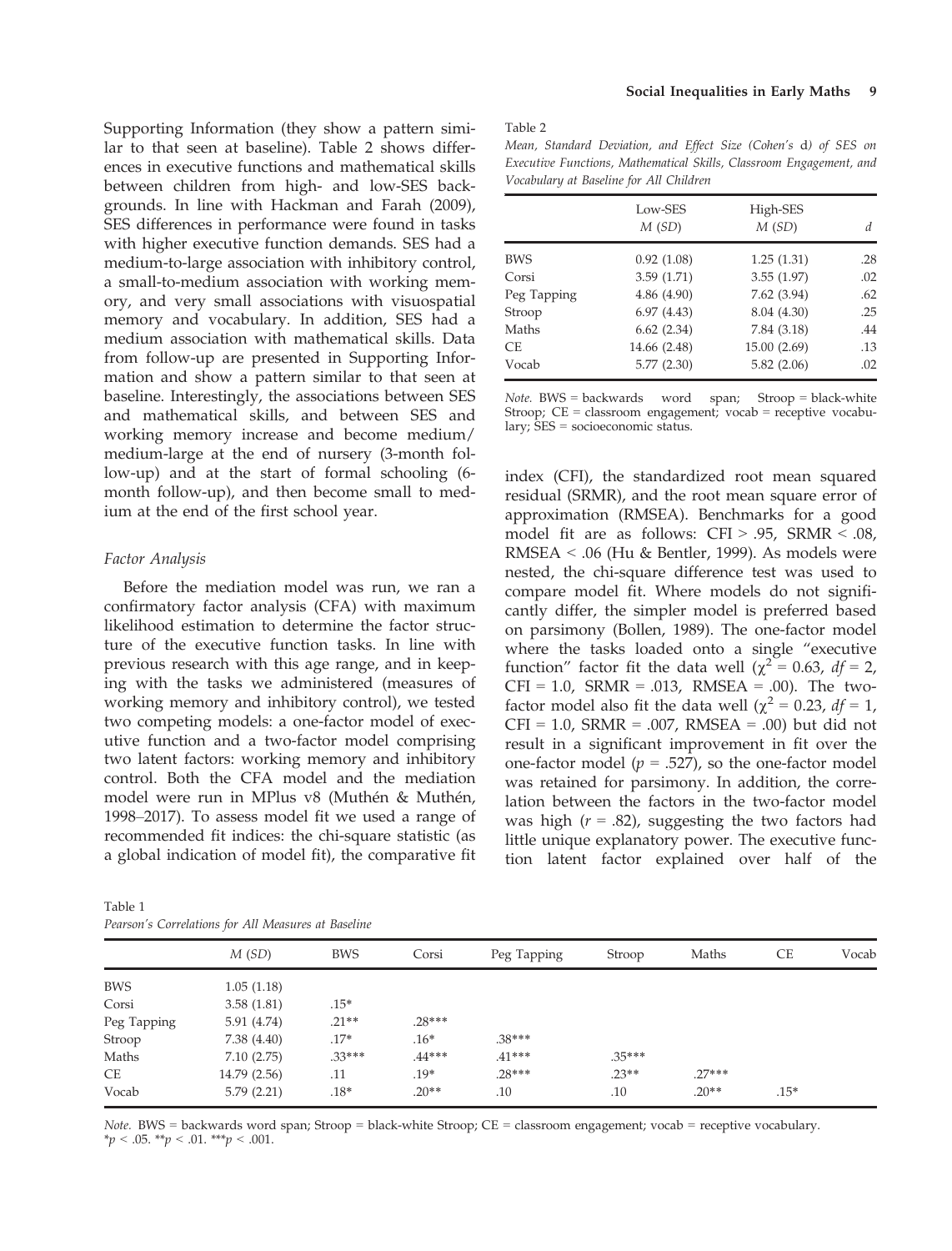variability in the Peg Tapping task  $(R^2 = .55)$ , a quarter of the variability in the Black–White Stroop task ( $R^2$  = .26), and slightly less variability in working memory  $(R^2 = .10)$  and short-term memory  $(R^2 = .14)$ . This pattern is consistent with the definition of executive function as one construct that contributes to performance on any individual task (Miyake et al., 2000), and with the one-factor structure of executive function previously reported in preschoolers (Wiebe et al., 2008, 2011).

#### Mediation Model

The mediation model was fit with SES as the predictor, the latent factor executive function as the mediator, and mathematical skills as the outcome variable. The first stage involved testing a model that included both direct and indirect effects; the second stage involved calculating the significance of the indirect effect. To do this, we used the bootstrapping procedure recommended by Preacher and Hayes (2004, 2008) because it has been shown to have higher power while maintaining reasonable control over the Type I error rate, more than other mediation procedures (such as the Sobel test: MacKinnon, Lockwood, Hoffman, West, & Sheets, 2002). Ten thousand resamples of the data were used to estimate the indirect effect. A significant mediated effect is indicated by a point estimate of the product of coefficient that has bias-corrected 95% CIs in which the upper or lower bounds do not include zero. In the total effect model, SES had a significant, positive effect on mathematical skills ( $\beta$  = .22,  $p$  = .003). In the mediated model, SES had a significant, positive effect on executive functions  $(\beta = .29, p = .008)$ , and executive functions had a significant positive effect on mathematical skills ( $\beta$  = .79,  $p < .001$ ). When executive functions were controlled for in the indirect model, SES had no significant effect on mathematical skills  $(\beta = -.01)$ ,  $p = .934$ ). The results of the bootstrapping procedure revealed the indirect effect was significant, as it did not have CIs that passed through zero (95% CI [0.31, 2.61]) showing that executive functions mediated the relation between SES and mathematical skills (see Figure 2). The model results remained the same when vocabulary was included as a covariate (indirect effect 95% CI [0.28, 2.73]).

### The Effect of the Intervention

Age  $(t(173) = 0.12, p = .908)$ , sex  $(\chi^2(N = 175)$ <br>3.58  $n = .058$ ) and SES  $(\chi^2(N = 175) = 1.66)$ = 3.58,  $p = .058$ ), and SES  $(\chi^2(N = 175) = 1.66,$ <br>n = 684) did not significantly vary by group. There  $p = .684$ ) did not significantly vary by group. There

were no differences between groups in executive functions, mathematical skills, or vocabulary at baseline ( $ts = 0.13 - 1.65$ ,  $ps = .10 - .90$ ). Of the 175 children allocated to condition,  $74\%$  ( $N = 135$ ) completed all four intervention sessions,  $21\%$  ( $N = 36$ ) completed three sessions,  $4\%$  ( $N = 7$ ) completed two training sessions, and 1% completed one training session ( $N = 2$ ). The number of sessions completed did not significantly differ between the training group ( $M = 3.63$ ,  $SD = 0.68$ ) and the active control group  $(M = 3.73, SD = 0.52)$ ,  $t(173) = 1.04$ ,  $p = .301$ . Furthermore, participation in the training sessions did not vary by SES  $(t(85) = -1.56)$ ,  $p = .122$ ). Table 3 reports descriptive data for each of the outcome measures by group at each time point. Table 4 presents these data broken down by SES.

Before testing for transfer to nontrained tasks, we explored whether children showed signs of improvement on the training tasks themselves, and whether any improvements differed as a function of SES. For this analysis, accuracy could not be examined as children were at different difficulty levels. Therefore, we examined whether children had improved and moved up a level by the final training session (yes or no), and whether this varied by SES. For the Six Boxes task, there was no significant difference in whether low-SES children improved (69%) compared to high-SES children  $(67\%)$ ,  $\chi^2(N = 63) = 0.\overline{6}$ ,  $p = .815$ . For the One-Back there was no significant difference in whether task, there was no significant difference in whether low-SES children improved (86%) compared to high-SES children (93%),  $\chi^2(N = 63) = 0.74$ ,  $p = .391$ . For the Flanker task, low-SES children  $\chi^2(N = 63) = 0.74$ , (22%) were significantly less likely to improve compared to high-SES children (50%),  $\chi^2(N = 63) = 5.20$ ,  $n = 0.03$ . For the Go-No-Go task, there was no sig $p = .023$ . For the Go-No-Go task, there was no significant difference in whether low-SES children improved (97%) compared to high-SES children (96%),  $\chi^2(N = 63) = 0.03$ ,  $p = .856$ .<br>The critical test was whether

The critical test was whether the training intervention improved children's performance on different, nontrained measures. In the primary analyses, we ran analyses of covariance with group as the independent variable, baseline performance as the covariate, and the relevant test of executive functions or mathematic as the outcome variable. There were no significant effects of group on children's executive functions, mathematical skills, or classroom engagement at any of the posttraining time points. There was no effect of training on working memory at posttest  $(F(1, 168) = 0.29, p = .594, \eta_{\rm p}^2 = .002)$  3 months  $(F(1, 167) = 0.35, p = .557, p^2)$ = .002), 3 months (F(1, 167) = 0.35, p = .557,  $\eta_{\text{p}}^2$ <br>= .002), 6 months (F(1, 147) = 0.83, n = 363,  $\eta_{\text{p}}^2$  =  $= .002$ ), 6 months ( $F(1, 147) = 0.83$ ,  $p = .363$ ,  $\eta_{\rm p}^2 = .0$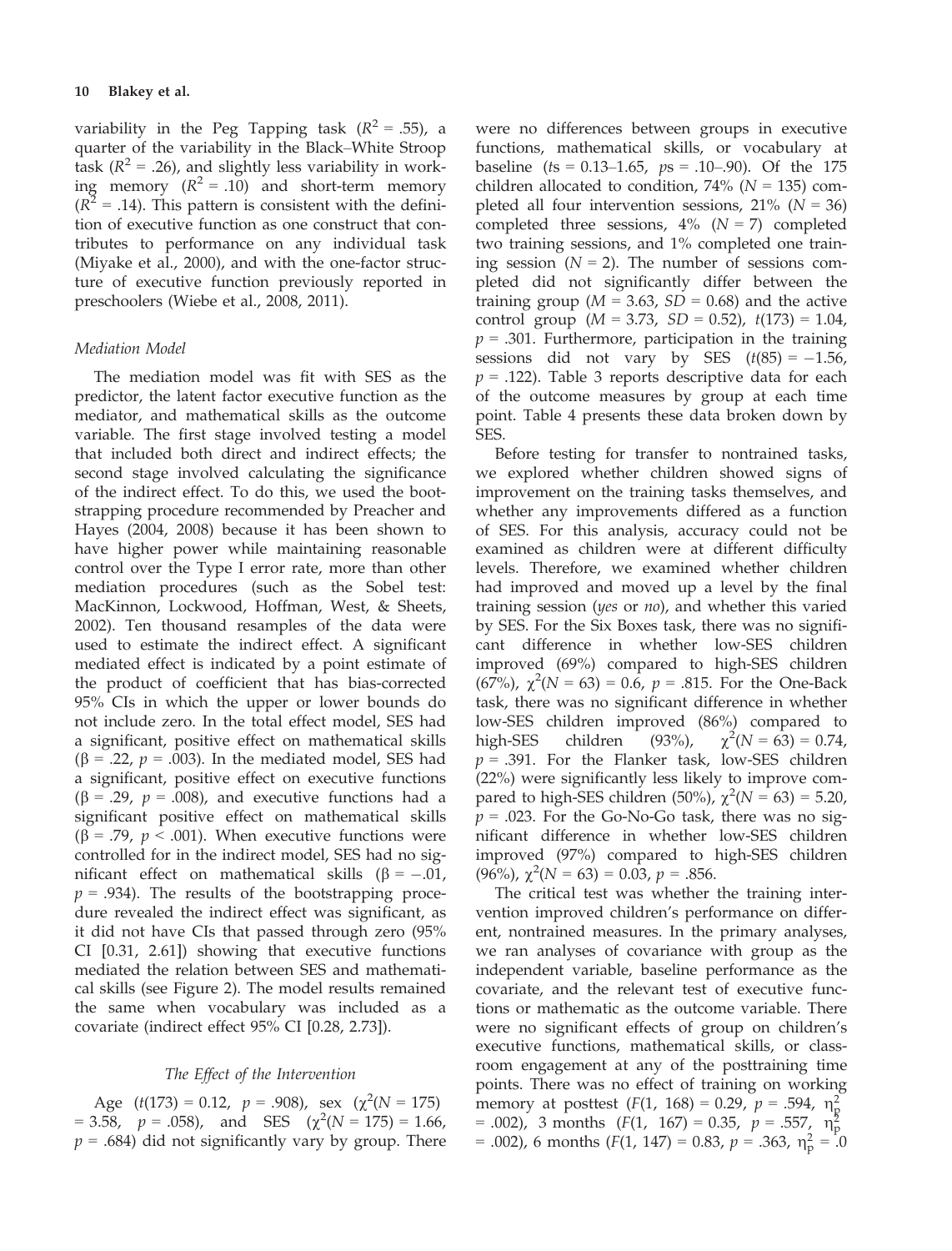*Mediated Model With Indirect Effect:*



Figure 2. Mediation model showing the relation between socioeconomic status and mathematical skills as mediated by executive functions at baseline. Standardized beta weights are given. \*\*p < .01. \*\*\*p < .001.

06) or 1 year  $(F(1, 144) = 0.28, p = .598, \eta_{\rm p}^2 = .002)$ .<br>There was no effect on short-term memory at postt-There was no effect on short-term memory at posttest  $(F(1, 168) = 0.17, p = .683, \eta_{\text{p}}^2 = .001, 3 \text{ months}$ <br> $(F(1, 168) = 0.19, p = .662, \eta_{\text{p}}^2 = .001)$  6 months (F  $(F(1, 168) = 0.19, p = .662, \eta_{\text{p}}^2 = .001), 6 \text{ months}$  (F<br>(1 147) = 0.10  $p = 749$   $p_{\text{p}}^2 = .001$ ) or 1 year (F(1)  $(1, 147) = 0.10, p = .749, \eta_{\text{p}}^2 = .001$ , or 1 year (F(1, 144) = 1.09  $n = 298$   $\eta_{\text{p}}^2 = .01$ ). There was no effect 144) = 1.09,  $p = .298$ ,  $\eta_p^2 = .01$ ). There was no effect<br>on inhibitory control at posttest (Peg Tapping: *E*(1) on inhibitory control at posttest (Peg Tapping: F(1,  $166$  = 1.44,  $p = .231$ ,  $n_P^2 = .01$ ; Stroop:  $F(1, 168) = 0.007$   $n = .935$   $n^2 < .001$ ) 3 months (Peg  $168$  = 0.007,  $p = .935$ ,  $\eta_p^2 < .001$ , 3 months (Peg<br>Tanning:  $F(1, 166) = 1.22$ ,  $p = .271$ ,  $n^2 = .01$ ; Stroom Tapping:  $F(1, 166) = 1.22$ ,  $p = .271$ ,  $\eta_p^2 = .01$ ; Stroop:<br> $F(1, 166) = 0.66$ ,  $p = .419$ ), 6 months (Peg Tapping:  $F(1, 166) = 0.66$ ,  $p = .419$ ), 6 months (Peg Tapping:  $F(1, 146) = 2.55, p = .112, \eta_{\rho}^2 = .02$ ; Stroop:  $F(1, 147) = 0.54, p = 464, \eta_{\rho}^2 = .004$  or 1 year (Peg Tan-147) = 0.54,  $p = .464$ ,  $\eta_p^2 = .004$ ), or 1 year (Peg Tap-<br>ping:  $F(1 \ 143) = 0.14$ ,  $p = .706$ ,  $n^2 = .001$ ; Stroop: F ping:  $F(1, 143) = 0.14$ ,  $p = .706$ ,  $\eta_p^2 = .001$ ; Stroop: F<br>(1 144) = 0.13,  $p = .723$ ,  $p^2 = .001$ ). There was no  $(1, 144) = 0.13$ ,  $p = .723$ ,  $\eta_p^2 = .001$ ). There was no<br>effect on mathematical reasoning at postfest (*F*(1) effect on mathematical reasoning at posttest (F(1,  $169$  = 0.26,  $p = .612$ ,  $n_{\text{p}}^2 = .002$ ), 3 months (F(1, 168) = 2.38,  $n = 125$ ,  $n^2 = .01$ ), 6 months (F(1)  $168$ ) = 2.38,  $p = .125$ ,  $\eta_{\text{P}}^2 = .01$ ), 6 months (F(1,  $147$ ) = 0.80,  $n = 374$ ,  $n^2 = 0.05$ ) or 1 year (F(1)  $147$ ) = 0.80,  $p = .374$ ,  $\eta_p^2 = .005$ ), or 1 year (F(1,  $144$ ) = 0.97  $n = 328$ ,  $n^2 = 01$ ). There was no effect 144) = 0.97,  $p = .328$ ,  $\eta_p^2 = .01$ ). There was no effect<br>on classroom engagement at 3 months (E(1) on classroom engagement at 3 months  $(F(1,$  $170$  < 0.001,  $p = .994$ ,  $\eta_{\text{P}}^2$  < .001), 6 months (F(1, 145) = 1.62,  $n = .205$ ,  $\eta_{\text{P}}^2$  = 01), or 1 year (F(1)  $145$ ) = 1.62,  $p = .205$ ,  $\eta_{\rm p}^2 = .01$ ), or 1 year (F(1,  $144$ ) = 0.08  $n = 777$ )  $144$ ) = 0.08,  $p = .777$ ).

As planned secondary analyses, we added an  $SES \times Group$  interaction to the model to examine whether training was more effective for high or low-SES children. There were no significant interactions between group and SES on inhibitory control, short-term memory, mathematical skills, or classroom engagement  $(F_{MAX}(1, 168) = 2.71,$  $p = .101$ ;  $F_{\text{MIN}}(1, 166) = 0.008$ ,  $p = .930$ ). There was a small but marginally significant interaction between group and SES for working memory at 1 year posttest,  $F(1, 142) = 3.81$ ,  $p = .053$  and .03. Bonferroni-adjusted pairwise comparisons showed that high-SES children in the training group had significantly higher working memory than low-SES children in the training group ( $M_{\text{diff}} = 1.02$ ,  $p = .006$ [0.30, 1.73]); that high-SES children in the training group had marginally higher working memory than high-SES children in the control group ( $M_{\text{diff}} = 0.75$ ,  $p = .061$  [-0.04, 1.53]); but that low-SES children in the training group and low-SES children in the control group did not significantly differ  $(M_{\text{diff}} = -0.24, p = .447 [-0.85, 0.38].$  To examine this marginal interaction further, we ran a Bayesian analysis of covariance model in JASP v8 ([https://](https://jasp-stats.org/) [jasp-stats.org/\)](https://jasp-stats.org/) with default priors allowing us to evaluate the strength of the evidence for the interaction. We compared the model with the main effects and interaction (SES  $\times$  Group) against a null model with just working memory at baseline as a covariate. The evidence for the null was 3.6 times stronger than the evidence for the interaction model ( $BF_{10} = 0.28$ ; see Table 5), suggesting that there was more evidence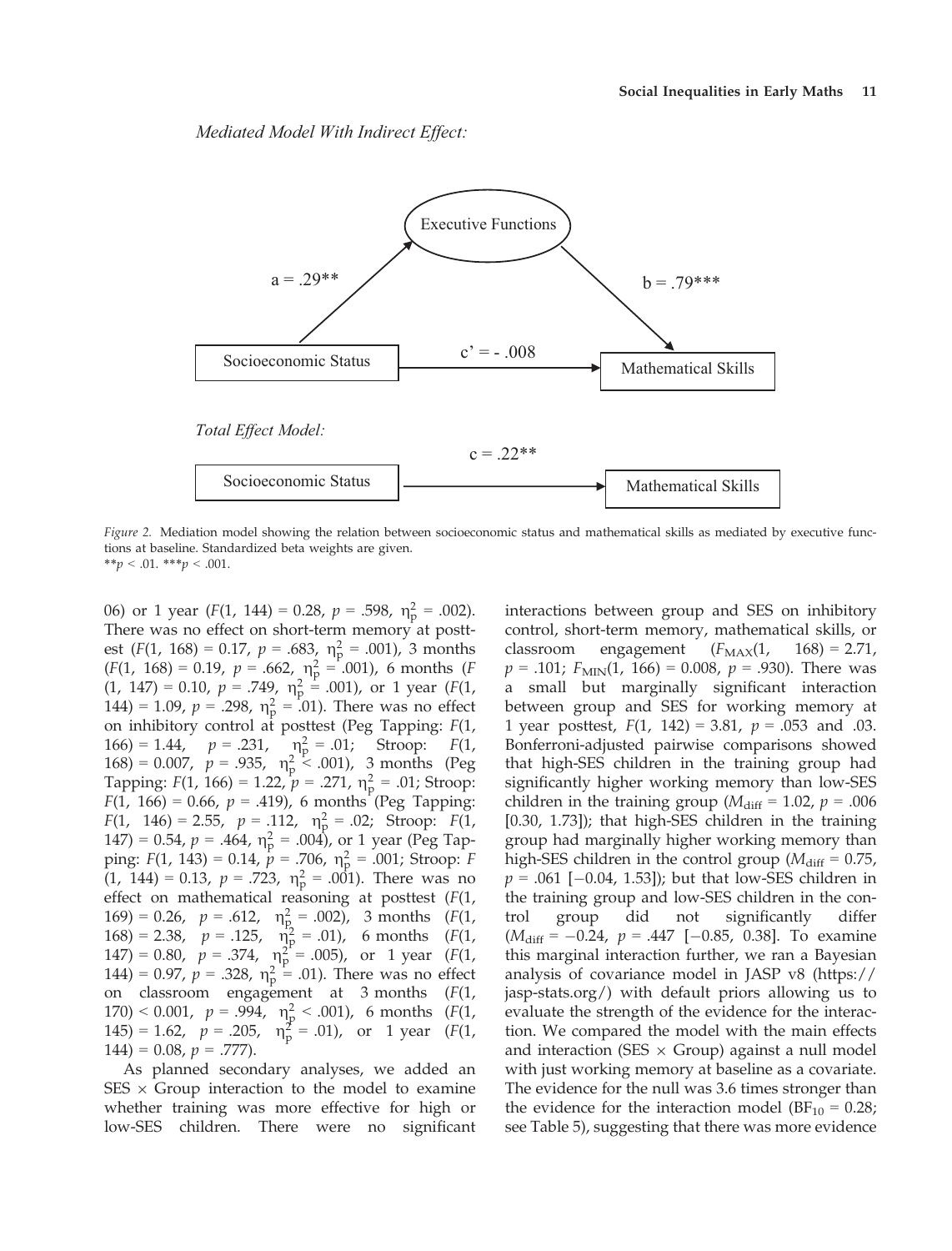|                    |              |             | Executive function training group |              |              |              |             | Active control group |              |              |
|--------------------|--------------|-------------|-----------------------------------|--------------|--------------|--------------|-------------|----------------------|--------------|--------------|
|                    | Baseline     | Posttest    | Months                            | 6 Months     | 1 Year       | Baseline     | Posttest    | 3 Months             | 6 Months     | 1 Year       |
| Working memory     |              |             |                                   |              |              |              |             |                      |              |              |
| <b>BWS</b>         | 1.03(1.14)   | 1.63 (1.30) | 2.37 (1.57)                       | 2.40(1.55)   | 3.39 (1.61)  | 1.06(1.23)   | 1.76 (1.45) | 2.24 (1.69)          | 2.70 (1.59)  | 3.25(1.46)   |
| Corsi              | 3.69 (1.94)  | 3.92 (1.72) | 4.11 (1.67)                       | 4.41 (1.95)  | 5.64 (2.04)  | 3.47(1.67)   | 3.91 (1.71) | 4.13 (1.53)          | 4.45 (1.73)  | 5.23 (2.23)  |
| Inhibitory control |              |             |                                   |              |              |              |             |                      |              |              |
| Peg Tapping        | 6.39(4.71)   | 8.13 (4.22) | 9.08 (3.47)                       | 10.21 (2.83) | 11.10 (1.43) | 5.43 (4.75)  | 8.15 (4.32) | 9.17(3.65)           | 10.53 (2.29) | 10.88 (1.78) |
| <b>BW</b> Stroop   | 7.93 (4.16)  | 9.46 (3.16) | 9.12 (3.91)                       | 10.23 (2.73) | 10.63(2.39)  | 6.84 (4.59)  | 9.07 (3.74) | 9.36 (3.17)          | 9.62(3.39)   | 10.67(2.27)  |
| Academic skills    |              |             |                                   |              |              |              |             |                      |              |              |
| Maths              | 7.44 (2.68)  | 7.78 (3.37) | 9.00 (3.50)                       | 9.96 (3.50)  | 12.76 (3.18) | 6.76 (2.80)  | 7.09 (3.06) | 7.89 (2.98)          | 9.00 (3.46)  | 11.87 (3.27) |
| 5                  | 14.92 (2.69) |             | 15.29 (2.70)                      | 14.74 (2.58) | 15.06 (2.57) | 14.67 (2.43) |             | 15.10 (2.61)         | 15.16 (2.39) | 15.15 (2.68) |
| Vocabulary         | 5.62 (2.24)  |             |                                   |              |              | 5.95 (2.17)  |             |                      |              |              |

for there being no interaction between group and SES for working memory at 1 year posttest.

# Discussion

Socioeconomic attainment gaps in mathematics start early and have the potential to perpetuate the cycle of inequality. We currently have a limited understanding of why SES attainment gaps arise. The aim of this study was to examine whether executive functions explain SES attainment gaps in early mathematical skills. To do this we examined relations between executive functions and mathematical skills in a socially diverse sample of preschoolers, and then tested this prediction causally by running a RCT to test whether executive function training would narrow the attainment gap up to 1 year later. We found that executive functions did explain the link between SES and mathematical skills, suggesting that one way to narrow early attainment gaps may be to focus on improving these domain-general skills. We also found that executive functions correlated with mathematics, suggesting executive functions play an important role in early mathematics. However, while children improved on the trained tasks, no training bene fits transferred to different untrained measures of executive functions and mathematics. These results go beyond previous research to show not merely that SES is associated with preschoolers' mathematical skills, but that this link is mediated by executive functions. One practical implication of this finding would be that any intervention designed to address poor mathematics performance in low-SES contexts should focus on children with poor executive functions.

The first aim of the study was to better understand the role of SES in early cognitive development and mathematical skills. In this study, SES was not correlated with cognitive performance in general, but it was associated with speci fic tasks. SES differences were found only on tasks with high executive function demands, rather than for less typical "executive " tasks such as visuospatial memory (see also Farah et al., 2006). This is important, because it shows that SES is not associated with cognitive development in general, or children's ability to stay on task. This is perhaps because executive functions ' protracted development means that the factors underpinning the association with SES exert their in fluence for a longer period of time (Hackman et al., 2010). SES also correlated with early mathematical skills, and

Table 3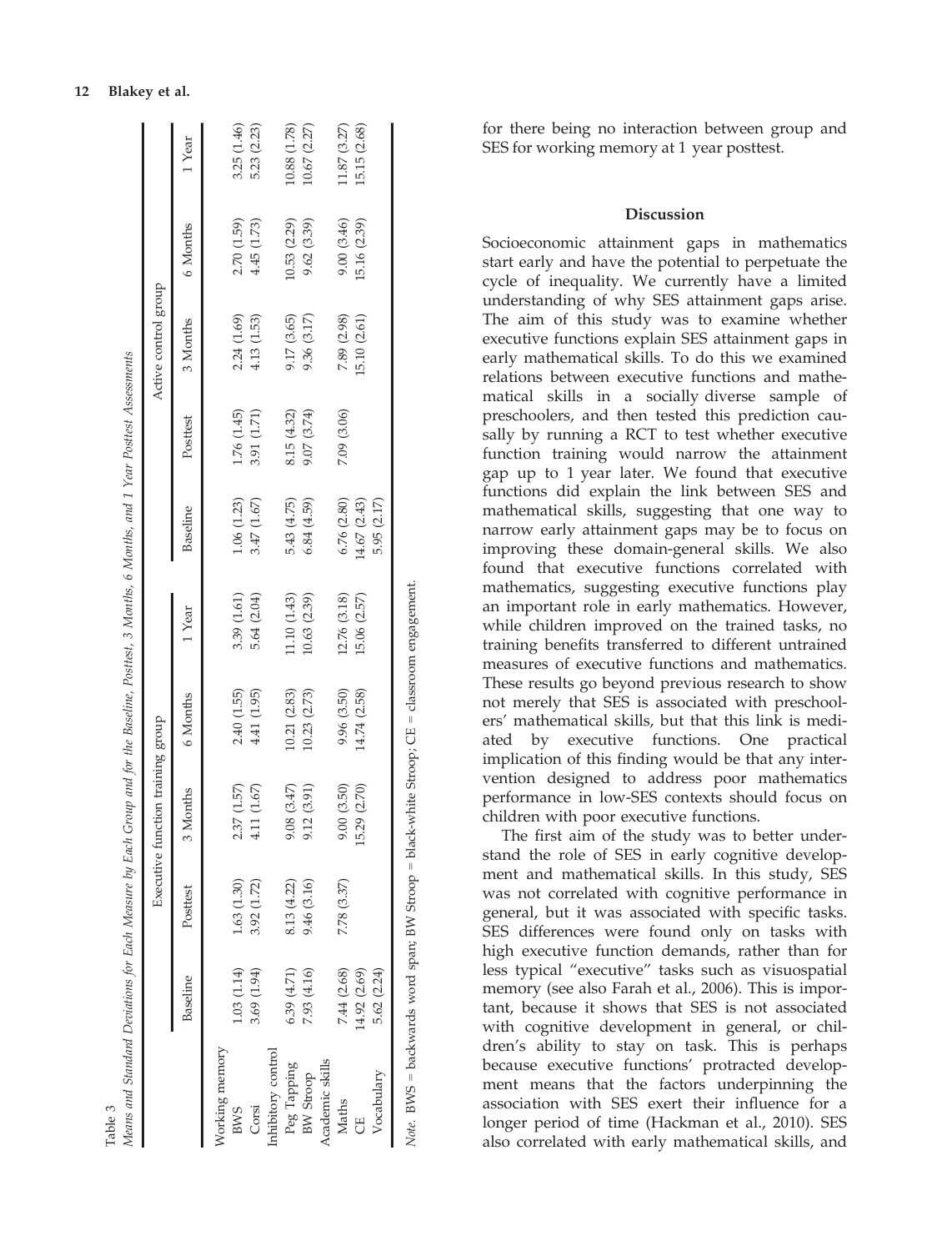|            |                         |                                   |                                           | Executive funct                                                                                                                                                       | ion training group |                   |                           |              |             |                            |              |                                       | Active control group |                                        |              |              |
|------------|-------------------------|-----------------------------------|-------------------------------------------|-----------------------------------------------------------------------------------------------------------------------------------------------------------------------|--------------------|-------------------|---------------------------|--------------|-------------|----------------------------|--------------|---------------------------------------|----------------------|----------------------------------------|--------------|--------------|
|            |                         |                                   | Low-SES                                   |                                                                                                                                                                       |                    | High-SES          |                           |              |             |                            | Low-SES      |                                       |                      | High-SES                               |              |              |
|            |                         | Posttest 3 Months 6 Months 1 Year |                                           |                                                                                                                                                                       | Posttest           | 3 Months 6 Months |                           | 1 Year       |             | Posttest 3 Months 6 Months |              | 1 Year                                | Posttest             | 3 Months 6 Months                      |              | 1 Year       |
| XМ         |                         |                                   |                                           |                                                                                                                                                                       |                    |                   |                           |              |             |                            |              |                                       |                      |                                        |              |              |
| <b>BWS</b> | 1.46 (1.16)             |                                   | 2.04 (1.44) 2.20 (1.39) 3.00 (1.51)       |                                                                                                                                                                       | 1.91 (1.47)        | 2.91 (1.63)       | 2.93 (1.70)               | 4.04 (1.58)  | 1.58 (1.23) | 1.94 (1.49)                | 2.31 (1.63)  | 3.20 (1.49)                           | 2.03(1.71)           | 2.69 (1.88)                            | 3.34 (1.32)  | 3.34 (1.45)  |
| Corsi      | 3.73 (1.61)             | 4.06 (1.56)                       | 4.07(1.81)                                | 5.60 (1.92)                                                                                                                                                           | 4.22(1.85)         | 4.19 (1.84)       | 4.96 (2.06)               | 5.70 (2.25)  | 3.85 (1.71) | 4.17 (1.68)                | 4.04(1.77)   | 5.41 (2.37)                           | 4.00(1.77)           | 4.06 (1.31)                            | 5.14 (1.43)  | 4.93 (1.99)  |
|            | Peg Tapping 7.10 (4.62) |                                   | 8.65 (3.46) 9.69 (3.32) 10.84 (1.65)      |                                                                                                                                                                       | 9.81 (2.78)        | 9.78 (3.42)       | 11.04 (1.50) 11.52 (0.80) |              | 6.75(4.67)  |                            |              | 8.13 (4.20) 10.21 (2.68) 10.63 (2.02) |                      | 10.29 (2.54) 10.71 (1.79) 11.07 (1.28) |              | 11.28 (1.25) |
| Stroop     | 8.79 (3.48)             | 8.58 (4.17)                       | 10.04 (2.88)                              | 10.36 (2.63)                                                                                                                                                          | 10.56 (2.17)       | 10.00 (3.32)      | 10.54 (2.50)              | 11.07 (1.90) | 8.17 (4.08) | 9.12(3.17)                 | 9.25 (3.52)  | 10.39 (2.55)                          | 10.40 (2.74)         | 9.71 (3.18)                            | 10.24 (3.12) | 11.10 (1.68) |
| Academic   |                         |                                   |                                           |                                                                                                                                                                       |                    |                   |                           |              |             |                            |              |                                       |                      |                                        |              |              |
| Maths      | 6.58(2.61)              | 8.10 (3.36)                       |                                           | 8.96 (2.98) 12.20 (3.06)                                                                                                                                              | 9.75 (3.58)        | 10.47 (3.24)      | 11.57 (3.72)              | 13.70 (3.21) | 6.29(2.53)  | 7.27 (3.06)                | 8.33 (2.85)  | 11.50 (3.35)                          | 8.29 (3.42)          | 8.80 (2.64)                            | 10.10 (4.12) | 12.45 (3.11) |
|            |                         |                                   | $15.56(2.25)$ $14.44(2.45)$ $14.79(2.53)$ |                                                                                                                                                                       |                    | 14.84 (3.32)      | 15.22 (2.76)              | 15.52 (2.62) |             | 15.15 (2.44)               | 14.96 (2.34) | 15.16 (2.65)                          |                      | 15.03 (2.90)                           | 15.48 (2.47) | 15.12 (2.78) |
|            |                         |                                   |                                           | Note. WM = working memory; IC = inhibitory control; BWS = backwards word spar; BW Stroop = black-white Stroop; CE = classroom engagement; SES = socioeconomic status. |                    |                   |                           |              |             |                            |              |                                       |                      |                                        |              |              |

Means and Standard Deviations at Each Posttest Assessment for Each Measure by Each Group and Split by SES Means and Standard Deviations at Each Posttest Assessment for Each Measure by Each Group and Split by SES

Table 4

Social Inequalities in Early Maths 13

our research showed that executive functions may mediate the link between SES and mathematics.

The most important outstanding question is to better identify why SES is associated with executive functions. While the empirical evidence demonstrating links between SES and executive functions is becoming increasingly clear (see Lawson et al., 2018), theoretical accounts explaining this relation are still lacking. We set out three main ways we think SES may impact executive function development. Firstly, SES may be associated with executive functions due to differences in parental scaffolding and responsiveness. The fact that links between SES and executive functions are apparent early in development suggests that parenting may be a key mechanism through which social inequality in fluences development. Parenting behaviors vary by SES (Evans, 2004) and parental scaffolding and responsiveness speci fically are associated with children 's executive functions (Hughes & Ensor, 2009; Sarsour et al., 2011). Therefore, parenting behaviors may be a potential pathway through which SES in fluences executive function development, and subsequently, mathematical skills. Secondly, SES is associated with maternal and child language, which mediate the link between SES and executive functions (Daneri et al., 2018). It is important to note that executive functions mediate the association between SES and mathematical skills even after controlling for children's vocabulary—both here and in Dilworth-Bart (2012). However, it still remains likely that language skills contribute toward this relation, particularly as evidence suggests language may underpin executive functions by allowing children to effectively represent information related to goals (Gooch et al., 2016). Thirdly, growing up in a low-SES home—particularly at the extreme end of the SES spectrum, in poverty —may detrimentally impact executive functions when persistent stress is experienced (Amso & Lynn, 2017). Chronic levels of stress can lead to changes in the biological systems that respond to stress (Blair & Raver, 2012). This could in turn detrimentally affect executive functions, as the stress response system shares overlap with regions of the brain underpinning executive functions (Blair & Raver, 2012; McEwen et al., 2016).

These different mechanistic accounts of the SESexecutive functions link are not mutually exclusive, and the relative contributions of each pathway may vary depending on the circumstances of the child and the extent of disadvantage. For example, the stress account likely cannot fully explain the link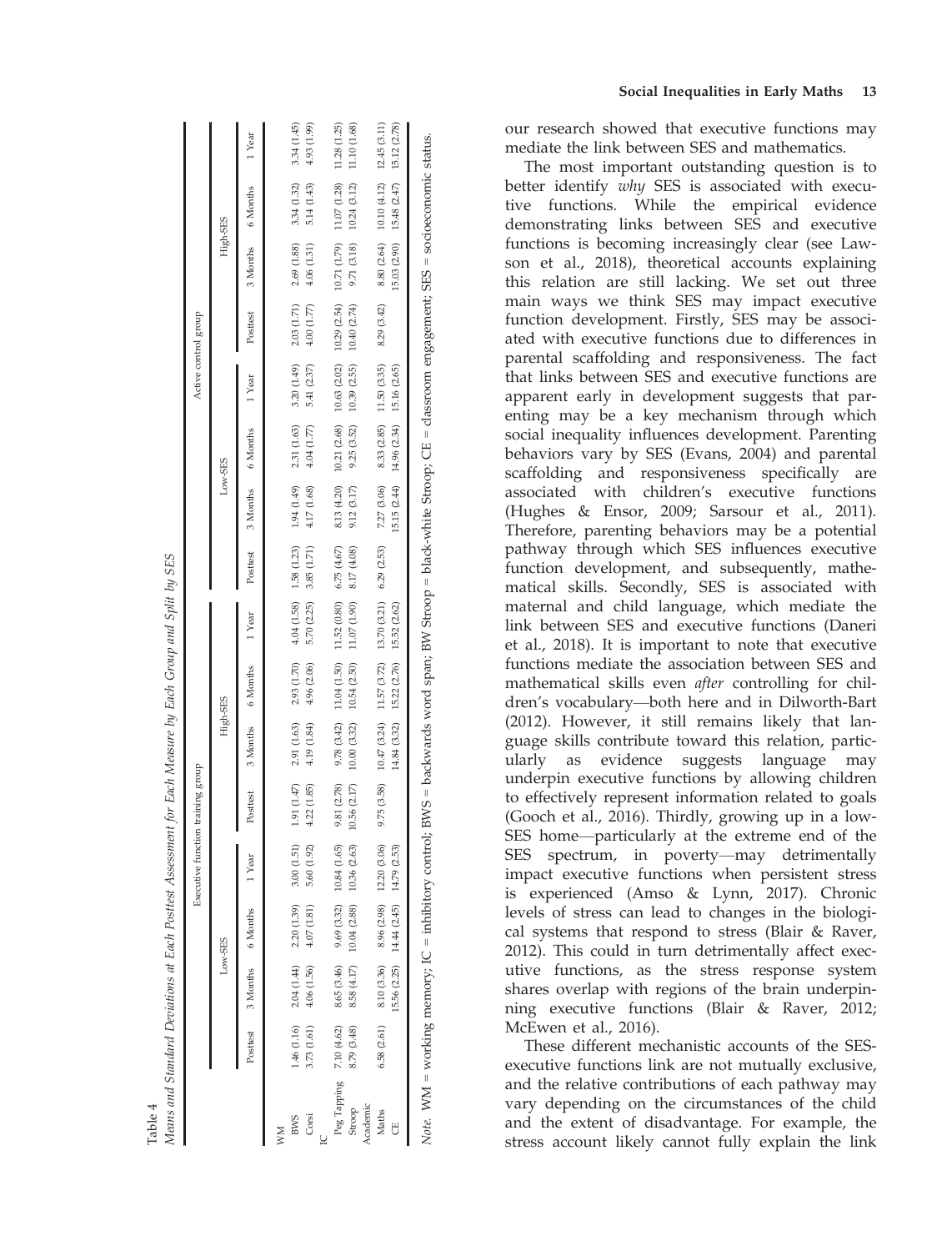### 14 Blakey et al.

Table 5

Bayes Factors for Group, SES, and the Interaction With Working Memory 1 year Later Controlling for Baseline Working Memory

| Models                                     | P(M)  | P(M data) | $BF_M$ | $BF_{10}$ | Error $\%$ |
|--------------------------------------------|-------|-----------|--------|-----------|------------|
| Null model (incl. baseline working memory) | 0.200 | 0.327     | 1.942  | 1.000     |            |
| Group                                      | 0.200 | 0.065     | 0.280  | 0.200     | 0.985      |
| <b>SES</b>                                 | 0.200 | 0.441     | 3.154  | 1.349     | 16.715     |
| $Group + SES$                              | 0.200 | 0.077     | 0.332  | 0.234     | 2.145      |
| $Group + SES + Group \times SES$           | 0.200 | 0.090     | 0.397  | 0.276     | 2.228      |

Note. All models include working memory at baseline. SES = socioeconomic status.

between SES and executive functions across the SES gradient, as it is unlikely that all low-SES families experience stress. Moreover, associations between SES and executive functions are found along the full SES gradient (and not only in cases of extreme adversity). Given that executive functions play a crucial role in explaining attainment gaps, further work is now needed to tease apart these possible explanations for why SES may affect executive functions, and to elucidate under what circumstances these mechanisms play a role.

While the results suggest an important role for executive functions in explaining early attainment gaps, clearly, this study does not offer a full account of all the possible mediators of the relation between SES and mathematical skills. SES is likely to be associated with mathematical skills due a number of more or less direct pathways. This study suggests an important role for indirect effects via cognitive development. However, it is possible that more direct mediators play a role, such as the frequency of mathematical learning activities children engage in at home. Mathematical activities in the home correlate with SES and predict later mathematical skills (Melhuish et al., 2008; Skwarchuk, Sowinski, & LeFevre, 2014). Higher SES parents may have more resources to engage in home learning activities, and generally report more positive attitudes toward mathematics which may explain these SES differences (Elliott & Bachman, 2018). No studies have examined the role of both direct and indirect mediators in explaining the effects of SES on mathematical skills. A limitation of this study is that we were not able to collect contextual measures of parental stress or qualitative measures of parenting behavior. An important next step will be to examine both direct and indirect effects in large and diverse samples, and to collect these contextual measures so we can develop a comprehensive account of why SES attainment gaps arise.

The present results are informative for our understanding of how early mathematical skills are

underpinned by domain-general processes. These results are particularly important as they focus on preschool mathematical skills—in contrast to most previous research, which has focused on school-age children (Bull, Espy, & Wiebe, 2008; Clark, Pritchard, & Woodward, 2010; Cragg & Gilmore, 2014). In this study, visuospatial memory and inhibitory control showed particularly strong correlations with preschoolers' mathematical skills. Visuospatial memory may help children to construct, process and maintain visual representations including both symbolic numbers and non-symbolic arrays, as well as number lines (Kyttälä, Aunio, Lehto, Van Luit, & Hautamäki, 2003). Inhibitory control has been studied less in young children, but research has shown that it predicts mathematical skills in young children who have mathematical difficulties (Geary, Hoard, & Bailey, 2012; Passolunghi & Pazzaglia, 2005). Inhibitory control may help children to suppress automatic but incorrect answers or help to inhibit attention to salient but irrelevant distractors. The results support theoretical models of mathematical development that include executive functions as a key component or pathway (Geary, 2004; LeFevre et al., 2010). Future research may wish to explore further the role of cognitive flexibility, another key executive function, in mathematical skills. We would predict that cognitive flexibility may support more advanced mathematical skills, when children need to switch between multiple operations, such as during arithmetic.

The second aim of this study was to determine if an executive function training intervention can improve both executive functions and mathematical skills in a diverse sample of preschoolers. In doing so, this allowed us to causally test our specific hypothesis that executive functions underpin mathematical skills and mediate social attainment gaps. Very little work has causally examined this hypothesis, with few training studies examining whether executive function training is effective in young children from socially diverse backgrounds.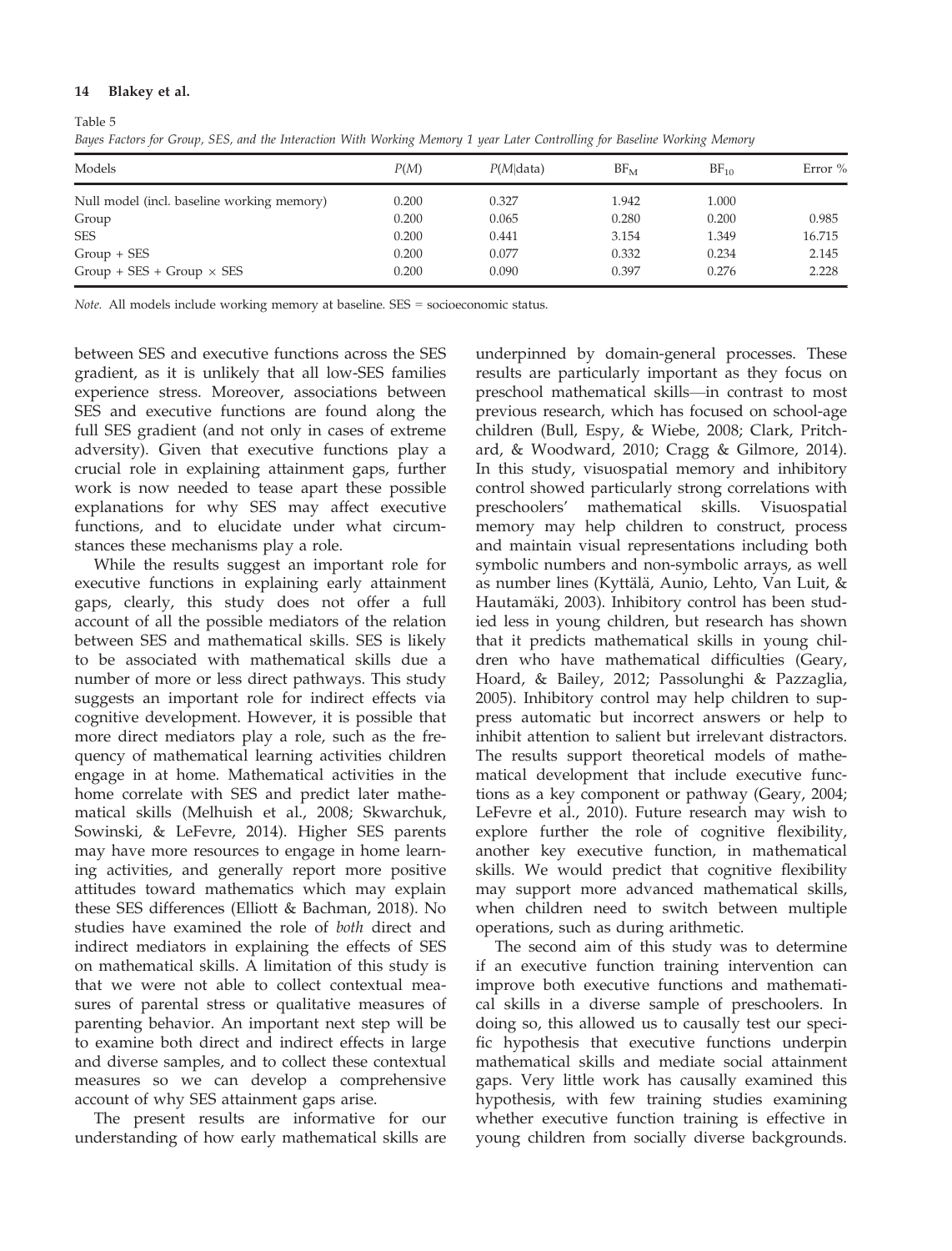We hypothesized that the intervention would improve working memory and aimed to explore whether this would lead to improvements in mathematical skills. While children's performance improved over training, against our hypothesis, we found that the intervention was not effective in improving nontrained executive functions or mathematical skills. We do not believe these results mean that executive functions are not causally related to mathematical skills. Instead, the lack of transfer to executive functions suggests that any far transfer to mathematical skills would not be expected. The fact that we found no far transfer to mathematical skills or to classroom engagement adds to a growing literature demonstrating that cognitive training targeting executive functions does not transfer to children's academic skills (Ang, Lee, Cheam, Poon, & Koh, 2015; Dunning, Holmes, & Gathercole, 2013). However, the lack of near transfer to untrained measures of working memory was unexpected, particularly because in a smaller scale study with mid-SES children this training program improved working memory. Importantly, this study used the same tasks and procedures as this previous study, with the only difference being the larger, more diverse and slightly younger sample. We further hypothesized that low-SES children would show the most benefit from the training. Studies have supported the idea of so-called "compensatory effects" where bigger intervention effects are found for participants who begin with a low initial starting point. In particular, interventions have reported greater success in children from low-SES backgrounds in terms of executive functions (Blair & Raver, 2014), mathematical skills (Ramani & Siegler, 2008), and language (McGillion, Pine, Herbert, & Matthews, 2017). However, we found that SES was not related to transfer. One possible explanation that may account for why the intervention did not lead to improvements and why there was no interaction with SES is that the training program did not improve the capacity or efficiency of executive functions; but that the children, particularly high-SES children, were able to improve over training as they were able to devise some task-specific strategies on the tasks (see Dunning & Holmes, 2014, for a similar suggestion in adults). The lack of transfer to very different tasks may be because these strategies were not useful on tasks with different formats and instructions. A broader point that arises from these findings, particularly the failure to replicate the effect on working memory, is

the importance of replicating positive findings from smaller samples in large, well-powered studies.

A further possible explanation of our results is that brief computerized cognitive training is more generally not an effective way to promote executive functions and mathematical skills. It is possible that particularly for preschoolers, for whom executive functions are not yet fully developed, brief computerized interventions that involve children completing specific tasks is not enough to improve executive function capacity. Interventions may need to be more sustained, or more importantly, they may need to be embedded within the learning tasks we wish to nurture. This is particularly pertinent to early mathematical skills where children may need practice while learning to apply executive functions strategies, and furthermore, may need instruction from others who can scaffold their learning and demonstrate learning principles. We discuss this idea in more detail further below.

Related to this point, a potential limitation of the present intervention is that it was brief, taking place over only four sessions. It is possible that a more extensive or intensive intervention would have led to transfer effects. We designed the training program to be brief for three reasons. Firstly, prior research has shown that brief cognitive training interventions are as effective as longer ones in young children (e.g., Rueda et al., 2005; Wass et al., 2011). Secondly, attendance in preschool is known to be important in narrowing attainment gaps (Sylva et al., 2011). Therefore, while one might speculate that more intensive training programs could be more effective overall, they arguably may not help to close attainment gaps, as participating children, of necessity, must spend extended periods of time away from their classroom. Thirdly, several meta-analyses on executive function training have found that the duration of training is unrelated to the degree of transfer in both children and adults (e.g., Kassai et al., 2019; Melby-Lervag et al., 2016; Sala & Gobet, 2017). This is interesting, because if training is truly improving the underlying construct, we would expect the duration of training and the magnitude of transfer to be positively correlated. One hypothesis is that a minimum number of sessions is needed in order for training studies to show an effect—after which point there are diminishing returns. Another hypothesis is that training duration is unrelated to transfer because training may improve task-specific skills or strategies (as opposed to the underlying construct); these can be picked up quickly, and once learned, remain stable.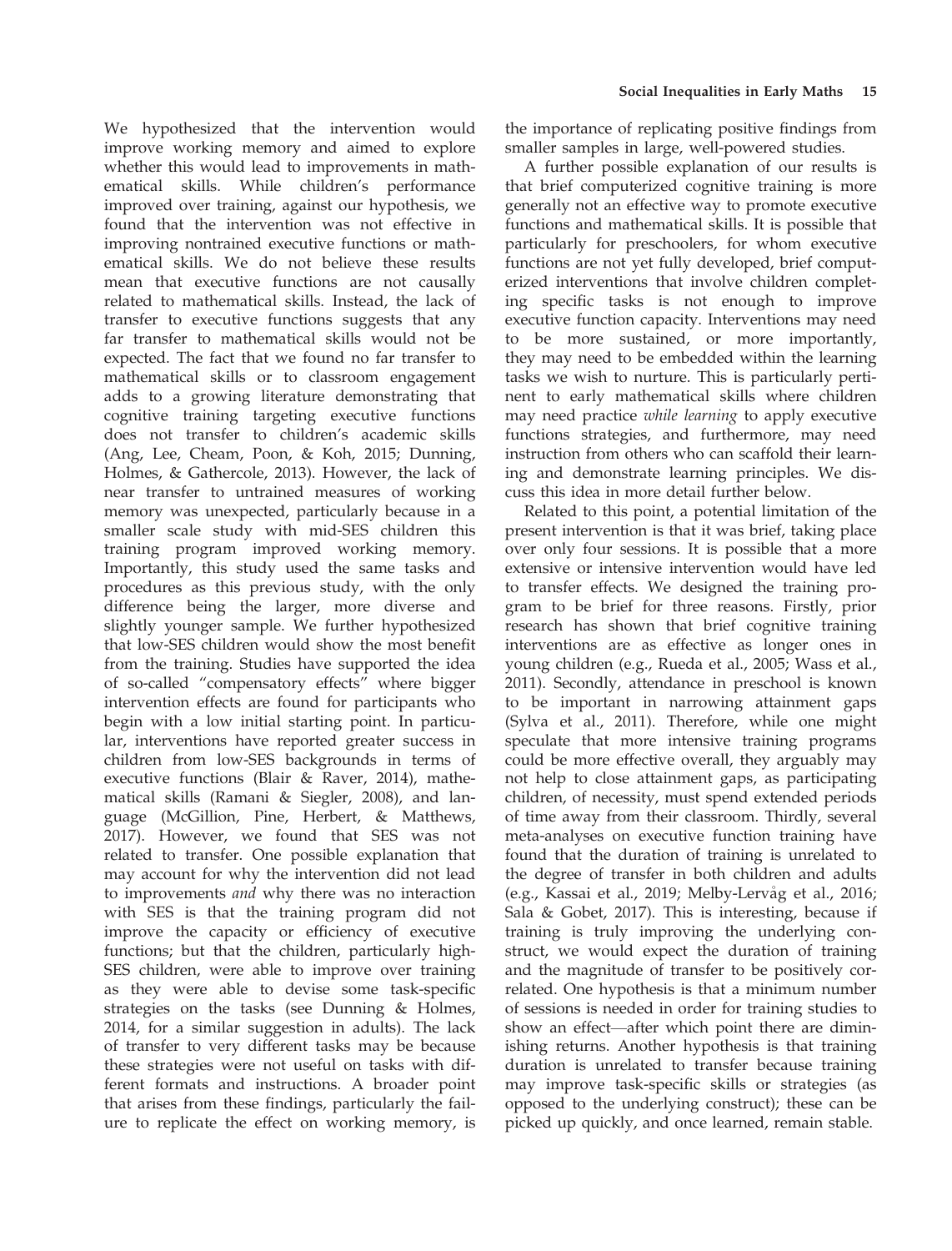Another limitation is that the intervention only focused on a single domain and did not intervene more broadly on factors such as classroom quality or family functioning. In order to narrow the social attainment gap, it is likely that sustained and broad interventions are needed that address inequalities at all levels, including structural barriers, the family and the broader learning environment. We aimed to focus on executive functions primarily because interventions focusing on single domains can better identify causal mechanisms (Wass, 2015), and the aim of our study was to causally test our prediction that executive functions are a key factor that may explain SES attainment gaps. However, interventions that take a more holistic approach and in particular, ones that integrate more intensive interventions into classrooms have found positive and lasting effects on executive functions (e.g., Raver et al., 2011). Also, small but significant effects following classroom interventions have been found on broader academic skills and social skills (Bierman et al., 2008), as well as with self-regulation (Schmitt, McClelland, Tominey, & Acock, 2015). Therefore, these approaches may prove to be a more effective direction for future intervention work. One strength of these approaches is that they do not require children to be taken away from the classroom, since they embed the intervention within the learning activities themselves.

The present results suggest that cognitive training might not be an effective way to narrow SES attainment gaps, and that it may not be possible to improve the capacity or efficiency of executive function through training. Instead, it may be more fruitful for cognitive interventions to focus on skills such as metacognition and strategy use, and for broader holistic interventions to tackle social attainment gaps via family-based and classroom-based approaches. Indeed, these approaches may be more helpful for narrowing attainment gaps in early mathematical skills. It is important to remember that interaction with others is often at the heart of children's learning (Bodrova & Leong, 2007; Karpov, 2005; Vygotsky, 1978). Preschoolers have both limited executive functions and are just beginning to learn foundational mathematics. Therefore, interventions that build in interaction as part of the intervention—as opposed to completing cognitive tasks in isolation—are likely to be more fruitful for young children who are learning to apply executive functions within their learning. In addition, as children are learning new skills, it may be that strategy and metacognition are more helpful while executive functions are still developing as they provide

"shortcuts" that can compensate for rudimentary skills. Strategies and metacognition may provide a way to more efficiently apply executive functions given evidence suggesting improving capacity via cognitive training is limited.

Given the vital role executive functions clearly play in mathematical skills, we propose two alternative approaches to early interventions that could be adopted in future research that take this developmental perspective. Firstly, interventions could examine whether embedding executive function activities into the curriculum helps children's mathematical development (e.g., Tominey & McClelland, 2011). A promising example of this is the Tools of the Mind curriculum that takes a Vygotskian approach and embeds executive function activities into group school learning activities guided by a teacher (Diamond, Barnett, Thomas, & Munro, 2007). Studies have found that this program leads to improvements in executive functions and mathematics, particularly for children from low-income backgrounds (Blair & Raver, 2014). This approach is likely to be successful for young children as children are learning to use executive functions while they are engaging in the learning activities themselves and while also giving them the opportunity to observe and learn from others. The second contrasting approach would be to aim to reduce incidental executive function demands on learning tasks, thus helping to scaffold children who might be struggling (see also Gathercole & Alloway, 2008). Given that executive functions are not yet fully developed in preschoolers, this could involve easing the load on working memory within mathematics activities by deliberately reducing the number of steps that need to be performed in sequence, breaking down tasks into smaller components, or using visual aids and strategies to aid the retention and retrieval of information. To reduce inhibitory control demands, children could be encouraged to slow down when they are learning new material, to avoid them unreflectively following strategies or answers that are automatic but incorrect. Advantages of these approaches are that they would not involve taking children out of class, or purchasing expensive equipment, and could be easily implemented by educators. It will be important for future studies to continue to test these approaches in diverse samples, and to see whether they are more helpful for children who have poor executive functions to begin with.

In summary, this study shows that executive functions play a crucial role in early mathematical skills, and that they mediate early SES attainment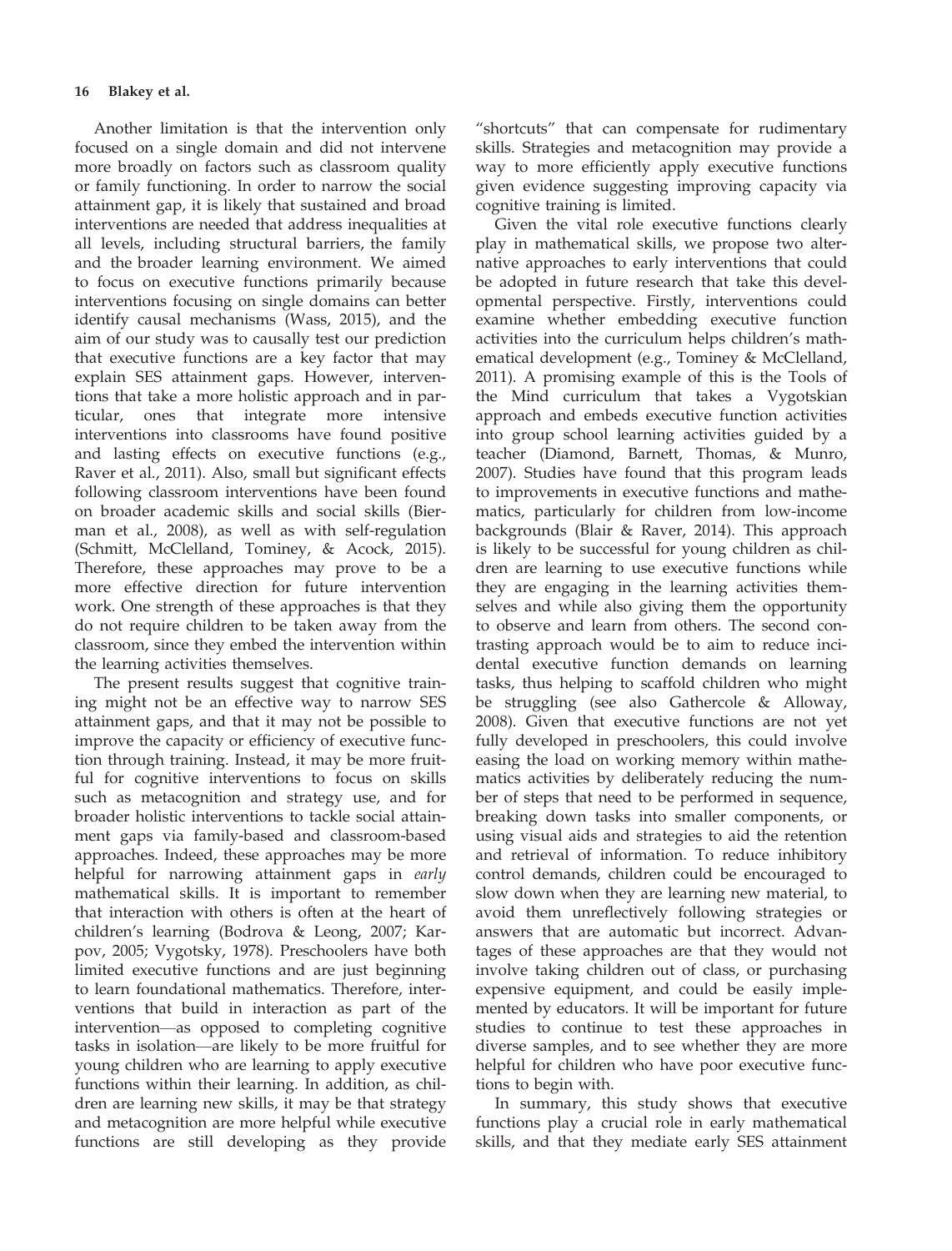gaps. However, training on a set of executive function tasks, while effective in promoting learning on those tasks, did not improve performance on different executive function tasks or on a measure of mathematics. These findings are particularly noteworthy as they come from a large and socially diverse sample. Furthermore, they demonstrate that SES has a disproportionate effect on executive functions. This study lays an important foundation for further exploration of the role of SES in executive function development, and for designing interventions to narrow attainment gaps that consider executive functions. Future studies should explore why SES is associated with executive functions, so that more effective pedagogical tools can be created to reduce social inequalities in early mathematical development.

#### References

- Adler, N. E., & Snibbe, A. C. (2003). The role of psychosocial processes in explaining the gradient between socioeconomic status and health. Current Directions in Psychological Science, 12, 119–123. [https://doi.org/10.](https://doi.org/10.1111/1467-8721.01245) [1111/1467-8721.01245](https://doi.org/10.1111/1467-8721.01245)
- Alloway, T. P., & Passolunghi, M. C. (2011). The relationship between working memory, IQ, and mathematical skills in children. Learning and Individual Differences, 21, 133–137. [https://doi.org/10.1016/j.lind](https://doi.org/10.1016/j.lindif.2010.09.013) [if.2010.09.013](https://doi.org/10.1016/j.lindif.2010.09.013)
- Amso, D., & Lynn, A. (2017). Distinctive mechanisms of adversity and socioeconomic inequality in child development: A review and recommendations for evidencebased policy. Policy Insights from the Behavioral and Brain Sciences, 4, 139–146. [https://doi.org/10.1177/](https://doi.org/10.1177/2372732217721933) [2372732217721933](https://doi.org/10.1177/2372732217721933)
- Ang, S. Y., Lee, K., Cheam, F., Poon, K., & Koh, J. (2015). Updating and working memory training: Immediate improvement, long-term maintenance, and generalisability to non-trained tasks. Journal of Applied Research in Memory and Cognition, 4, 121–128. [https://doi.org/](https://doi.org/10.1016/j.jarmac.2015.03.001) [10.1016/j.jarmac.2015.03.001](https://doi.org/10.1016/j.jarmac.2015.03.001)
- Aunola, K., Leskinen, E., Lerkkanen, M. L., & Nurmi, J. E. (2004). Developmental dynamics of math performance from pre-school to Grade 2. Journal of Educational Psychology, 96, 713. [https://doi.org/10.1037/0022-0663.](https://doi.org/10.1037/0022-0663.96.4.699) [96.4.699](https://doi.org/10.1037/0022-0663.96.4.699)
- Ballieux, H., Wass, S. V., Tomalski, P., Kushnerenko, E., Karmiloff-Smith, A., Johnson, M., & Moore, D. G. (2016). Applying gaze-contingent training within community settings to infants from diverse SES backgrounds. Journal of Applied Developmental Psychology, 43, 8–17.<https://doi.org/10.1016/j.appdev.2015.12.005>
- Berkman, N. D., Sheridan, S. L., Donahue, K. E., Halpern, D. J., & Crotty, K. (2011). Low health literacy and health outcomes: An updated systematic review. Annals

of Internal Medicine, 155, 97–107. [https://doi.org/10.](https://doi.org/10.7326/0003-4819-155-2-201107190-00005) [7326/0003-4819-155-2-201107190-00005](https://doi.org/10.7326/0003-4819-155-2-201107190-00005)

- Bierman, K. L., Domitrovich, C. E., Nix, R. L., Gest, S. D., Welsh, J. A., & Greenberg, M. T. (2008). Promoting academic and social-emotional school readiness: The Head Start REDI program. Child Development, 179, 1802–1817. <https://doi.org/10.1111/j.1467-8624.2008.01227.x>
- Blair, C., & Raver, C. C. (2012). Child development in the context of adversity. American Psychologist, 67, 309–318. <https://doi.org/10.1037/a0027493>
- Blair, C., & Raver, C. C. (2014). Closing the achievement gap through modification of neurocognitive and neuroendocrine function: Results from a cluster randomized controlled trial of an innovative approach to the education of children in kindergarten. PLoS ONE, 9, e112393.<https://doi.org/10.1371/journal.pone.0112393>
- Blair, C., & Raver, C. C. (2015). School readiness and selfregulation: A developmental psychobiological approach. Annual Review of Psychology, 66, 711–731. <https://doi.org/10.1146/annurev-psych-010814-015221>
- Blair, C., & Razza, R. P. (2007). Relating effortful control, executive function, and false belief understanding to emerging math and literacy ability in kindergarten. Child Development, 78, 647–663.
- Blair, C., Ursache, A., Greenberg, M., Vernon-Feagans, L.; The Family Life Project Investigators. (2015). Multiple aspects of self-regulation uniquely predict mathematics but not letter-word knowledge in the early elementary grades. Developmental Psychology, 51, 459–472. [https://](https://doi.org/10.1037/a0038813) [doi.org/10.1037/a0038813](https://doi.org/10.1037/a0038813)
- Blakey, E., & Carroll, D. J. (2015). A short executive function training program improves preschoolers' working memory. Frontiers in Psychology, 6, 1827. [https://doi.](https://doi.org/10.3389/fpsyg.2015.01827) [org/10.3389/fpsyg.2015.01827](https://doi.org/10.3389/fpsyg.2015.01827)
- Bodrova, E., & Leong, D. J. (2007). Tools of the mind: The Vygotskian approach to early childhood education (2nd ed.). New York, NY: Merrill/Prentice Hall.
- Bollen, K. A. (1989). Structural equation models with latent variables. New York, NY: Wiley.
- Bradley, R. H., & Corwyn, R. F. (2002). Socioeconomic status and child development. Annual Review of Psychology, 53, 371–399. [https://doi.org/10.1146/annurev.psyc](https://doi.org/10.1146/annurev.psych.53.100901.135233) [h.53.100901.135233](https://doi.org/10.1146/annurev.psych.53.100901.135233)
- Bull, R., Espy, K. A., & Wiebe, S. (2008). Short-term memory, working memory, and executive functioning in preschoolers: Longitudinal predictors of mathematical achievement at age 7 years. Developmental Neuropsychology, 33, 205–228. [https://doi.org/10.1080/](https://doi.org/10.1080/87565640801982312) [87565640801982312](https://doi.org/10.1080/87565640801982312)
- Bull, R., & Scerif, G. (2001). Executive functioning as a predictor of children's mathematics ability: Inhibition, switching, and working memory. Developmental Neuropsychology, 19, 273–293. [https://doi.org/10.1207/](https://doi.org/10.1207/S15326942DN1903_3) [S15326942DN1903\\_3](https://doi.org/10.1207/S15326942DN1903_3)
- Chevalier, N., Sheffield, T. D., Nelson, J. M., Clark, C. A., Wiebe, S. A., & Espy, K. A. (2012). Underpinnings of the costs of flexibility in preschool children: The roles of inhibition and working memory. Developmental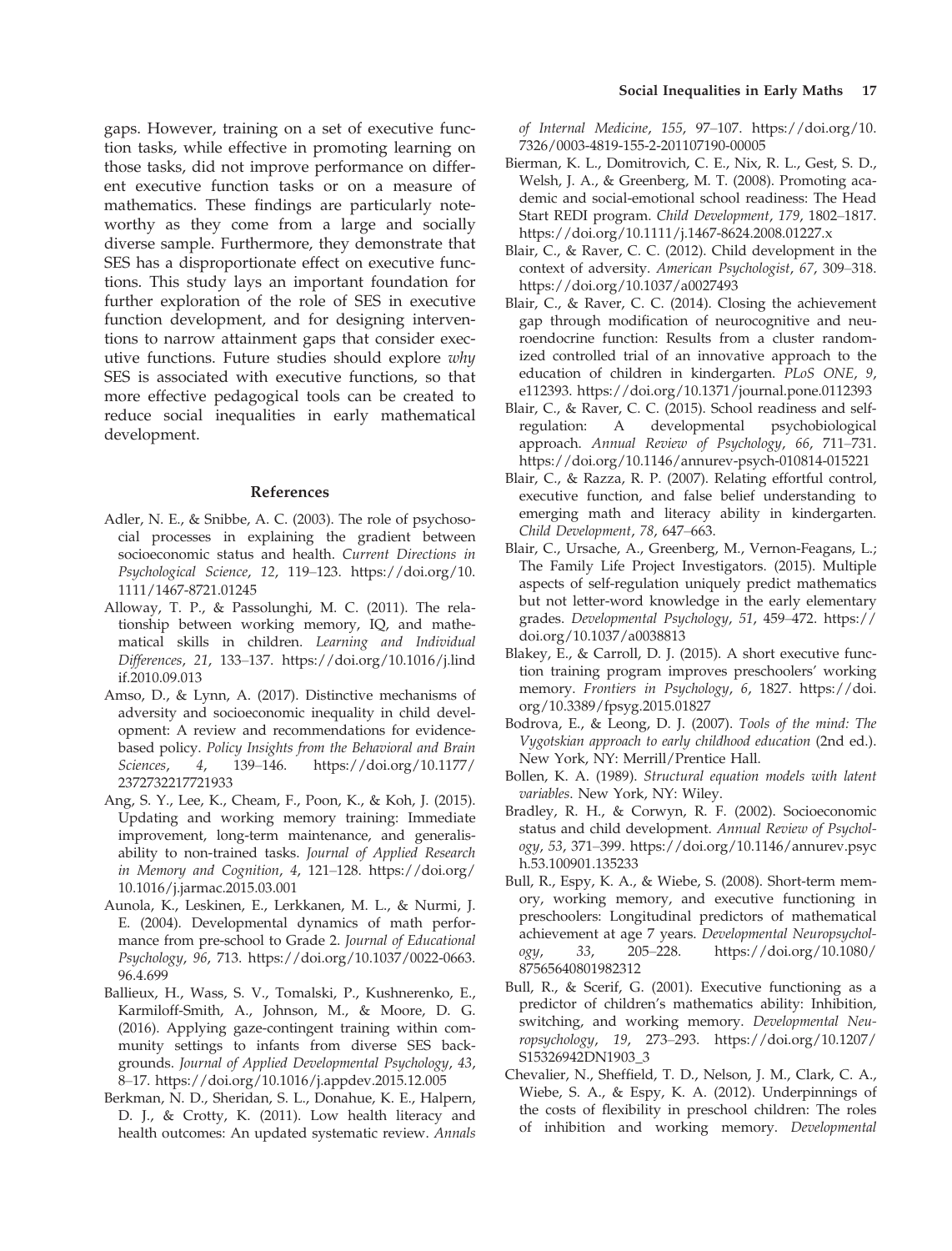### 18 Blakey et al.

Neuropsychology, 37, 99–118. [https://doi.org/10.1080/](https://doi.org/10.1080/87565641.2011.632458) [87565641.2011.632458](https://doi.org/10.1080/87565641.2011.632458)

- Clark, C. A. C., Pritchard, V. E., & Woodward, L. J. (2010). Preschool executive functioning abilities predict early mathematics achievement. Developmental Psychology, 46, 1176–1191.<https://doi.org/10.1037/a0019672>
- Corsi, P. M. (1972). Human memory and the medial temporal region of the brain. Unpublished PhD dissertation, McGill University, Montreal, QC.
- Cragg, L., & Gilmore, C. (2014). Skills underlying mathematics: The role of executive function in the development of mathematics proficiency. Trends in Neuroscience and Education, 3(2), 63–68. [https://doi.org/10.1016/](https://doi.org/10.1016/j.tine.2013.12.001) [j.tine.2013.12.001](https://doi.org/10.1016/j.tine.2013.12.001)
- Daneri, M. P., Blair, C., Kuhn, L. J.; FLP Key Investigators. (2018). Maternal language and child vocabulary mediate relations between socioeconomic status and executive function during early childhood. Child Development, 90, 2001–2018.<https://doi.org/10.1111/cdev.13065>
- Davis, H. L., & Pratt, C. (1996). The development of children's theory of mind: The working memory explanation. Australian Journal of Psychology, 47, 25–31. <https://doi.org/10.1080/00049539508258765>
- Devine, R. T., Bignardi, G., & Hughes, C. (2016). Executive function mediates the relations between parental behaviors and children's early academic ability. Frontiers in Psychology, 7, 1902. [https://doi.org/10.3389/fp](https://doi.org/10.3389/fpsyg.2016.01902) [syg.2016.01902](https://doi.org/10.3389/fpsyg.2016.01902)
- Diamond, A. (2013). Executive functions. Annual Review of Psychology, 64, 135–168. [https://doi.org/10.1146/an](https://doi.org/10.1146/annurev-psych-113011-143750) [nurev-psych-113011-143750](https://doi.org/10.1146/annurev-psych-113011-143750)
- Diamond, A., Barnett, W. S., Thomas, J., & Munro, S. (2007). Preschool program improves cognitive control. Science, 318, 1387–1388. [https://doi.org/10.1126/scie](https://doi.org/10.1126/science.1151148) [nce.1151148](https://doi.org/10.1126/science.1151148)
- Diamond, A., Prevor, M., Callender, G., & Druin, D. P. (1997). Prefrontal cortex cognitive deficits in children treated early and continuously for PKU. Monographs of the Society for Research in Child Development, 62 (Serial No. 252), 1–7.<https://doi.org/10.2307/1166208>
- Diamond, A., & Taylor, C. (1996). Development of an aspect of executive control: Development of the abilities to remember what I said and to "do as I say, not as I do." Developmental Psychobiology, 29, 315–334. [https://](https://doi.org/10.1002/(SICI)1098-2302(199605)29:4<315:AID-DEV2>3.0.CO;2-T) [doi.org/10.1002/\(SICI\)1098-2302\(199605\)29:4](https://doi.org/10.1002/(SICI)1098-2302(199605)29:4<315:AID-DEV2>3.0.CO;2-T)<315:AID-DEV2>[3.0.CO;2-T](https://doi.org/10.1002/(SICI)1098-2302(199605)29:4<315:AID-DEV2>3.0.CO;2-T)
- Dilworth-Bart, J. E. (2012). Does executive function mediate SES and home quality associations with academic readiness? Early Childhood Research Quarterly, 27, 416– 425.<https://doi.org/10.1016/j.ecresq.2012.02.002>
- Duncan, G. J., Claessens, A., Huston, A. C., Pagani, L. S., Engel, M., Sexton, H., . . . Japel, C. (2007). School readiness and later achievement. Developmental Psychology, 43, 1428–1446.<https://doi.org/10.1037/0012-1649.43.6.1428>
- Duncan, G. J., & Magnuson, K. (2012). Socioeconomic status and cognitive functioning: Moving from correlation to causation. Wiley Interdisciplinary Reviews: Cognitive Science, 3, 377–386.<https://doi.org/10.1002/wcs.1176>
- Dunning, D. L., & Holmes, J. (2014). Does working memory training promote the use of strategies on untrained working memory tasks? Memory & Cognition, 42, 854– 862.<https://doi.org/10.3758/s13421-014-0410-5>
- Dunning, D. L., Holmes, J., & Gathercole, S. E. (2013). Does working memory training lead to generalized improvements in children with low working memory? A randomized controlled trial. Developmental Science, 16, 915–925.<https://doi.org/10.1111/desc.12068>
- Elliott, L., & Bachman, H. J. (2018). How do parents foster young children's math skills? Child Development Perspectives, 12, 16–21. [https://doi.org/10.1111/cdep.](https://doi.org/10.1111/cdep.12249) [12249](https://doi.org/10.1111/cdep.12249)
- English Indices of Deprivation. (2015, September 30). Ministry of Housing, Communities and Local Government. Retrieved from [https://www.gov.uk/governme](https://www.gov.uk/government/statistics/english-indices-of-deprivation-2015) [nt/statistics/english-indices-of-deprivation-2015](https://www.gov.uk/government/statistics/english-indices-of-deprivation-2015)
- Evans, G. W. (2004). The environment of childhood poverty. American Psychologist, 59, 77–92. [https://doi.org/](https://doi.org/10.1037/0003-066X.59.2.77) [10.1037/0003-066X.59.2.77](https://doi.org/10.1037/0003-066X.59.2.77)
- Farah, M. J., Shera, D. M., Savage, J. H., Betancourt, L., Giannetta, J. M., Brodsky, N. L., . . . Hurt, H. (2006). Childhood poverty: Specific associations with neurocognitive development. Brain Research, 1110, 166–174. <https://doi.org/10.1016/j.brainres.2006.06.072>
- Fay-Stammbach, T., Hawes, D. J., & Meredith, P. (2014). Parenting influences on executive function in early childhood: A review. Child Development Perspectives, 8, 258–264.<https://doi.org/10.1111/cdep.12095>
- Fitzpatrick, C., McKinnon, R. D., Blair, C. B., & Willoughby, M. T. (2014). Do preschool executive function skills explain the school readiness gap between advantaged and disadvantaged children? Learning and Instruction, 30, 25–31. [https://doi.org/10.1016/j.learnin](https://doi.org/10.1016/j.learninstruc.2013.11.003) [struc.2013.11.003](https://doi.org/10.1016/j.learninstruc.2013.11.003)
- Garon, N., Bryson, S. E., & Smith, I. M. (2008). Executive function in preschoolers: A review using an integrative framework. Psychological Bulletin, 134, 31–60. [https://](https://doi.org/10.1037/0033-2909.134.1.31) [doi.org/10.1037/0033-2909.134.1.31](https://doi.org/10.1037/0033-2909.134.1.31)
- Gathercole, S. E., & Alloway, T. P. (2008). Working memory and learning: A practical guide for teachers. London, UK: Sage.
- Gathercole, S. E., & Pickering, S. J. (2000). Working memory deficits in children with low achievements in the national curriculum at 7 years of age. British Journal of Educational Psychology, 70, 177–194. [https://doi.org/10.](https://doi.org/10.1348/000709900158047) [1348/000709900158047](https://doi.org/10.1348/000709900158047)
- Geary, C. (2004). Mathematics and learning disabilities. Journal of Learning Disabilities, 37, 4–15. [https://doi.](https://doi.org/10.1177/00222194040370010201) [org/10.1177/00222194040370010201](https://doi.org/10.1177/00222194040370010201)
- Geary, D. C., Hoard, M. K., & Bailey, D. H. (2012). Fact retrieval deficits in low achieving children and children with mathematical learning disability. Journal of Learning Disabilities, 45, 291–307. [https://doi.org/10.1177/](https://doi.org/10.1177/0022219410392046) [0022219410392046](https://doi.org/10.1177/0022219410392046)
- Gerstadt, C. L., Hong, Y. J., & Diamond, A. (1994). The relationship between cognition and action: Performance of children 3–7 years old on a stroop-like day–night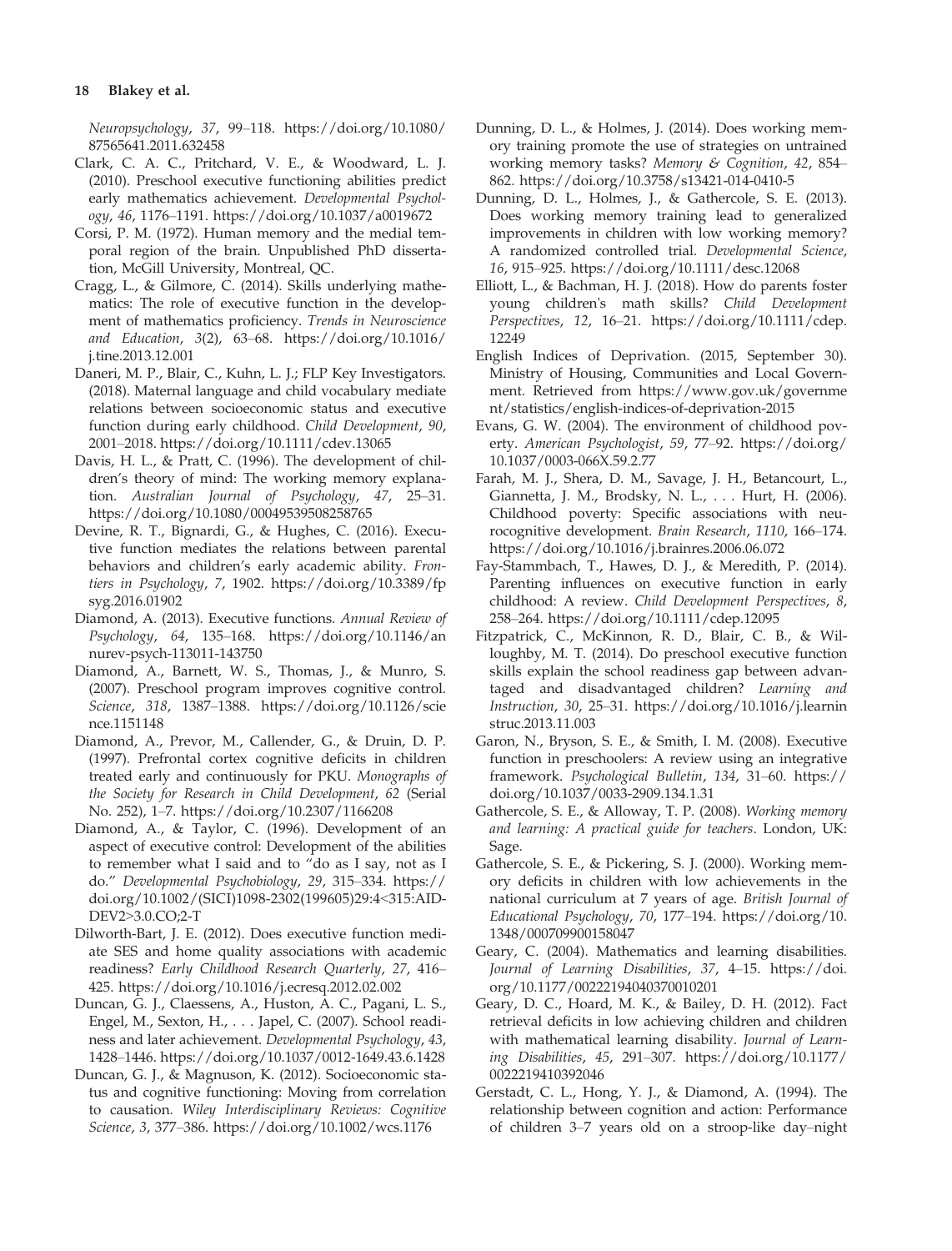test. Cognition, 53, 129–153. [https://doi.org/10.1016/](https://doi.org/10.1016/0010-0277(94)90068-x) [0010-0277\(94\)90068-x](https://doi.org/10.1016/0010-0277(94)90068-x)

- Goldin, A. P., Hermida, M. J., Shalom, D. E., Elias Costa, M., Lopez-Rosenfeld, M., Segretin, M. S, . . . Sigman, M. (2014). Far transfer to language and math of a short software-based gaming intervention. Proceedings of the National Academy of Sciences of the United States of America, 111, 6448.<https://doi.org/10.1073/pnas.1320217111>
- Gooch, D., Thompson, P., Nash, H. M., Snowling, M. J., & Hulme, C. (2016). The development of executive function and language skills in the early school years. Journal of Child Psychology and Psychiatry, 57, 180–187. <https://doi.org/10.1111/jcpp.12458>
- Hackman, D. A., & Farah, M. J. (2009). Socioeconomic status and the developing brain. Trends in Cognitive Sciences, 13, 65–73.<https://doi.org/10.1016/j.tics.2008.11.003>
- Hackman, D. A., Farah, M. J., & Meaney, M. J. (2010). Socioeconomic status and the brain: Mechanistic insights from human and animal research. Nature Reviews Neuroscience, 11, 651–659. [https://doi.org/10.](https://doi.org/10.1038/nrn2897) [1038/nrn2897](https://doi.org/10.1038/nrn2897)
- Heckman, J. J. (2006). Skill formation and the economics of investing in disadvantaged children. Science, 312, 1900–1902.<https://doi.org/10.1126/science.1128898>
- Hu, L., & Bentler, P. M. (1999). Cutoff criteria for fit indexes in covariance structure analysis: Conventional criteria versus new alternatives. Structural Equation Modeling, 6, 1–55.<https://doi.org/10.1080/10705519909540118>
- Hughes, C., & Ensor, R. (2009). How do families help or hinder the emergence of early executive function. New directions for Child and Adolescent Development, 123, 35– 50.<https://doi.org/10.1002/cd.234>
- Jones, J. S., Milton, F., Mostazir, M., & Adlam, A.-L. R. (2019). The academic outcomes of working memory and metacognitive strategy training in children: A double-blind randomised controlled trial. Developmental Science, e12870.<https://doi.org/10.1111/desc.12870>
- Jordan, N. C., & Levine, S. C. (2009). Socioeconomic variation, number competence, and mathematics learning difficulties in young children. Developmental Disabilities Research Reviews, 15, 60–68. [https://doi.org/10.1002/](https://doi.org/10.1002/ddrr.46) [ddrr.46](https://doi.org/10.1002/ddrr.46)
- Karalunas, S. L., Bierman, K. L., & Huang-Pollock, C. L. (2016). Test–retest reliability and measurement invariance of executive function tasks in young children with and without ADHD. Journal of Attention Disorders, 1–14. <https://doi.org/10.1177/1087054715627488>
- Karbach, J., & Verhaeghen, P. (2014). Making working memory work: A meta-analysis of executive control and working memory training in younger and older adults. Psychological Science, 25, 2027–2037. [https://doi.](https://doi.org/10.1177/0956797614548725) [org/10.1177/0956797614548725](https://doi.org/10.1177/0956797614548725)
- Karmiloff-Smith, A. (1998). Development itself is the key to understanding developmental disorders. Trends in Cognitive Sciences, 2, 389–398. [https://doi.org/10.1016/](https://doi.org/10.1016/S1364-6613(98)01230-3) [S1364-6613\(98\)01230-3](https://doi.org/10.1016/S1364-6613(98)01230-3)
- Karpov, Y. V. (2005). The neo-vygotskian approach to child development. Cambridge, UK: Cambridge University Press.
- Kassai, R., Futo, J., Demetrovics, Z., & Takacs, Z. K. (2019). A meta-analysis of the experimental evidence on the near- and far-transfer effects among children's executive function skills. Psychology Bulletin, 2, 165–188. <https://doi.org/10.1037/bul0000180>
- Kline, R. B. (2011). Principles and practice of structural equation modeling (3rd ed.). New York, NY: Guilford.
- Kyttälä, M., Aunio, P., Lehto, J. E., Van Luit, J., & Hautamäki, J. (2003). Visuospatial working memory and early numeracy. Educational and Child Psychology, 20, 65–76.
- Lagattuta, K. H., Sayfan, L., & Monsour, M. (2011). A new measure for assessing executive function across a wide age range: Children and adults find happy-sad more difficult than day-night. Developmental Science, 14, 481–489. [https://doi.org/10.1111/j.1467-7687.2010.](https://doi.org/10.1111/j.1467-7687.2010.00994.x) [00994.x](https://doi.org/10.1111/j.1467-7687.2010.00994.x)
- Lawson, G. M., & Farah, M. J. (2017). Executive function as a mediator between SES and academic achievement throughout childhood. International Journal of Behavioral Development, 41, 94–104. [https://doi.org/10.1177/](https://doi.org/10.1177/0165025415603489) [0165025415603489](https://doi.org/10.1177/0165025415603489)
- Lawson, G. M., Hook, C. J., & Farah, M. J. (2018). A meta-analysis of the relationship between socioeconomic status and executive function performance among children. Developmental Science, 21, e12529. <https://doi.org/10.1111/desc.12529>
- LeFevre, J., Fast, L., Smith-Chant, B., Skwarchuk, S., Bisanz, J., Kamawar, D., & Penner-Wilger, M. (2010). Pathways to mathematics: Longitudinal predictors of performance. Child Development, 81, 1753–1767. <https://doi.org/10.1111/j.1467-8624.2010.01508.x>
- Leventhal, T., & Brooks-Gunn, J. (2000). The neighborhoods they live in: The effect of neighbourhood residence on child and adolescent outcomes. Psychological Bulletin, 126, 309–337. [https://doi.org/10.1037//0033-](https://doi.org/10.1037//0033-2909.126.2.309) [2909.126.2.309](https://doi.org/10.1037//0033-2909.126.2.309)
- MacKinnon, D. P., Lockwood, C. M., Hoffman, J. M., West, S. G., & Sheets, V. (2002). A comparison of methods to test mediation and other intervening variable effects. Psychological Methods, 7, 83–104. [https://doi.](https://doi.org/10.1037/1082-989X.7.1.83) [org/10.1037/1082-989X.7.1.83](https://doi.org/10.1037/1082-989X.7.1.83)
- McClelland, M. M., & Cameron, C. E. (2012). Self-regulation in early childhood: Improving conceptual clarity and developing ecologically valid measures. Child Development Perspectives, 6, 136–142. [https://doi.org/](https://doi.org/10.1111/j.1750-8606.2011.00191.x) [10.1111/j.1750-8606.2011.00191.x](https://doi.org/10.1111/j.1750-8606.2011.00191.x)
- McEwen, B. S., Nasca, C., & Gray, J. D. (2016). Stress effects on neuronal structure: Hippocampus, amygdala, and prefrontal cortex. Neuropsychopharmacology, 41, 3– 23.<https://doi.org/10.1038/npp.2015.171>
- McGillion, M., Pine, J. M., Herbert, J. S., & Matthews, D. (2017). A randomised controlled trial to test the effect of promoting caregiver contingent talk on language development in infants from diverse socioeconomic status backgrounds. Journal of Child Psychology and Psychiatry, 58, 1122–1131. [https://doi.org/10.1111/jc](https://doi.org/10.1111/jcpp.12725) [pp.12725](https://doi.org/10.1111/jcpp.12725)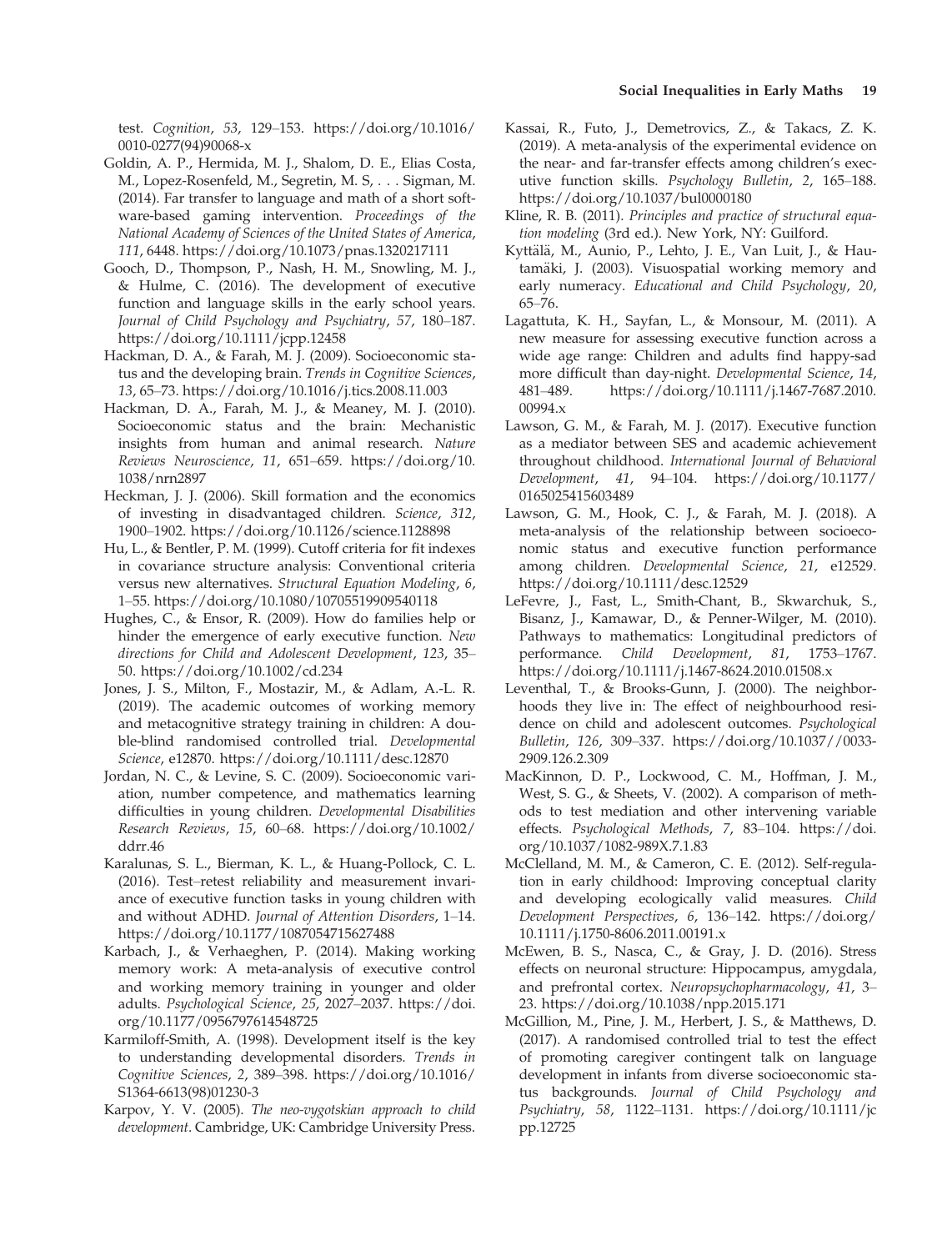- Melby- Lervåg, M., & Hulme, C. (2013). Is working memory training effective? A meta-analytic review. Developmental Psychology, 49, 270–286. [https://doi.org/10.](https://doi.org/10.1037/a0028228) [1037/a0028228](https://doi.org/10.1037/a0028228)
- Melby-Lervåg, M., Redick, T. S., & Hulme, C. (2016). Working memory training does not improve performance on measures of intelligence or other measures of "far transfer:" Evidence from a meta-analytic review. Perspectives on Psychological Science, 11, 512–534. <https://doi.org/10.1177/1745691616635612>
- Melhuish, E. C., Phan, M. B., Sylva, K., Sammons, P., Siraj-Blatchford, I., & Taggart, B. (2008). Effects of home learning environment and preschool center experience upon literacy and numeracy development in early primary school. Journal of Social Issues, 64, 95–114. <https://doi.org/10.1111/j.1540-4560.2008.00550.x>
- Miyake, A., Friedman, N. P., Emerson, M. J., Witzki, A. H., Howerter, A., & Wager, T. D. (2000). The unity and diversity of executive functions and their contributions to complex "frontal lobe" tasks: A latent variable analysis. Cognitive Psychology, 41, 49-100. [https://doi.org/10.](https://doi.org/10.1006/cogp.1999.0734) [1006/cogp.1999.0734](https://doi.org/10.1006/cogp.1999.0734)
- Morgan, P. L., Farkas, G., & Wu, Q. (2009). Five-year growth trajectories of kindergarten children with learning difficulties in mathematics. Journal of Learning Disabilities, 42, 306–321. [https://doi.org/10.1177%2F002221](https://doi.org/10.1177%252F0022219408331037) [9408331037](https://doi.org/10.1177%252F0022219408331037)
- Muthén, L. K., & Muthén, B. O. (1998-2017). Mplus user's guide. Los Angeles, CA: Author.
- Müller, U., Kerns, K. A., & Konkin, K. (2012). Test-retest reliability and practice effects of executive function tasks in preschool children. The Clinical Neurologist, 26, 271–287.<https://doi.org/10.1080/13854046.2011.645558>
- Nesbitt, K. T., Baker-Ward, L., & Willoughby, M. T. (2013). Executive function mediates socio-economic and racial differences in early academic achievement. Early Childhood Research Quarterly, 28, 774–783. [https://doi.](https://doi.org/10.1016/j.ecresq.2013.07.005) [org/10.1016/j.ecresq.2013.07.005](https://doi.org/10.1016/j.ecresq.2013.07.005)
- Noble, K. G., McCandliss, B. D., & Farah, M. J. (2007). Socioeconomic gradients predict individual differences in neurocognitive abilities. Developmental Science, 10, 464– 480. [https://doi.org/10.1111/j.1467-7687.2007.00600.x.](https://doi.org/10.1111/j.1467-7687.2007.00600.x)
- Pagani, L. S., Fitzpatrick, C., Barnett, T. A., & Dubow, E. (2010). Prospective associations between early childhood television exposure and academic, psychosocial, and physical well-being by middle childhood. Archives of Pediatrics Adolescent Medicine, 164, 425–431. [https://](https://doi.org/10.1001/archpediatrics.2010.50) [doi.org/10.1001/archpediatrics.2010.50](https://doi.org/10.1001/archpediatrics.2010.50)
- Passolunghi, M. C., & Pazzaglia, F. (2005). A comparison of updating processes in children good or poor in arithmetic word problem-solving. Learning and Individual Differences, 15, 257–269. [https://doi.org/10.1016/j.lind](https://doi.org/10.1016/j.lindif.2005.03.001) [if.2005.03.001](https://doi.org/10.1016/j.lindif.2005.03.001)
- Preacher, K. J., & Hayes, A. F. (2004). SPSS and SAS procedures for estimating indirect effects in simple mediation models. Behavior Research Methods, Instruments, and Computers, 36, 717–731. [https://doi.org/10.3758/](https://doi.org/10.3758/BF03206553) [BF03206553](https://doi.org/10.3758/BF03206553)
- Preacher, K. J., & Hayes, A. F. (2008). Asymptotic and resampling strategies for assessing and comparing indirect effects in multiple mediator models. Behavior Research Methods, 40, 879–891. [https://doi.org/10.3758/](https://doi.org/10.3758/BRM.40.3.879) [BRM.40.3.879](https://doi.org/10.3758/BRM.40.3.879)
- Ragubar, K. P., Barnes, M. A., & Hecht, S. A. (2010). Working memory and mathematics: A review of developmental, individual difference, and cognitive approaches. Learning and Individual Differences, 20, 110– 122.<https://doi.org/10.1016/j.lindif.2009.10.005>
- Ramani, G. B., & Siegler, R. (2008). Promoting broad and stable improvements in low-income children's numerical knowledge through playing number board games. Child Development, 79, 375–394. [https://doi.org/10.](https://doi.org/10.1111/j.1467-8624.2007.01131.x) [1111/j.1467-8624.2007.01131.x](https://doi.org/10.1111/j.1467-8624.2007.01131.x)
- Ramey, C. T., & Ramey, S. L. (1998). Early intervention and early experience. American Psychologist, 53, 109– 120.<https://doi.org/10.1037/0003-066X.53.2.109>
- Rathbun, A., & West, J. (2004). From kindergarten through third grade: Children's beginning school experiences (NCES 2004–007). U.S. Department of Education, National Center for Education Statistics. Washington, DC: Government Printing Office.
- Raver, C. C., Jones, S. M., Li-Grining, C. P., Zhai, F., Bub, K., & Pressler, E. (2011). CSRP's impact on low-income preschoolers' preacademic skills: Self-regulation as a mediating mechanism. Child Development, 82, 362–378. <https://doi.org/10.1111/j.1467-8624.2010.01561.x>
- Ritchie, S. J., & Bates, T. C. (2013). Enduring links from childhood mathematics and reading achievement to adult socioeconomic status. Psychological Science, 24, 1301–1308.<https://doi.org/10.1177/0956797612466268>
- Rivera-Batiz, F. L. (1992). Quantitative literacy and the likelihood of employment among young adults in the United States. Journal of Human Resources, 27, 313–328. <https://doi.org/10.2307/145737>
- Rueda, M. R., Posner, M. I., & Rothbart, M. K. (2005). The development of executive attention: Contributions to the emergence of self-regulation. Developmental Neuropsychology, 28, 573–594. [https://doi.org/10.1207/](https://doi.org/10.1207/s15326942dn2802_2) [s15326942dn2802\\_2](https://doi.org/10.1207/s15326942dn2802_2)
- Sala, G., & Gobet, F. (2017). Working memory training in typically developing children: A metaanalysis of the available evidence. Developmental Psychology, 53, 671– 685.<https://doi.org/10.1037/dev0000265>
- Sarsour, K., Sheridan, M., Jutte, D., Nuru-Jeter, A., Hinshaw, S., & Boyce, W. T. (2011). Family socioeconomic status and child executive functions: The roles of language, home environment, and single parenthood. Journal of the International Neuropsychological Society, 17, 120–132.<https://doi.org/10.1017/S1355617710001335>
- Schmitt, S. A., McClelland, M. M., Tominey, S. L., & Acock, A. C. (2015). Strengthening school readiness for Head Start children: Evaluation of a self-regulation intervention. Early Childhood Research Quarterly, 30, 20– 31.<https://doi.org/10.1016/j.ecresq.2014.08.001>
- Schwaighofer, M., Fischer, F., & Buhner, M. (2015). Does working memory training transfer? A meta-analysis